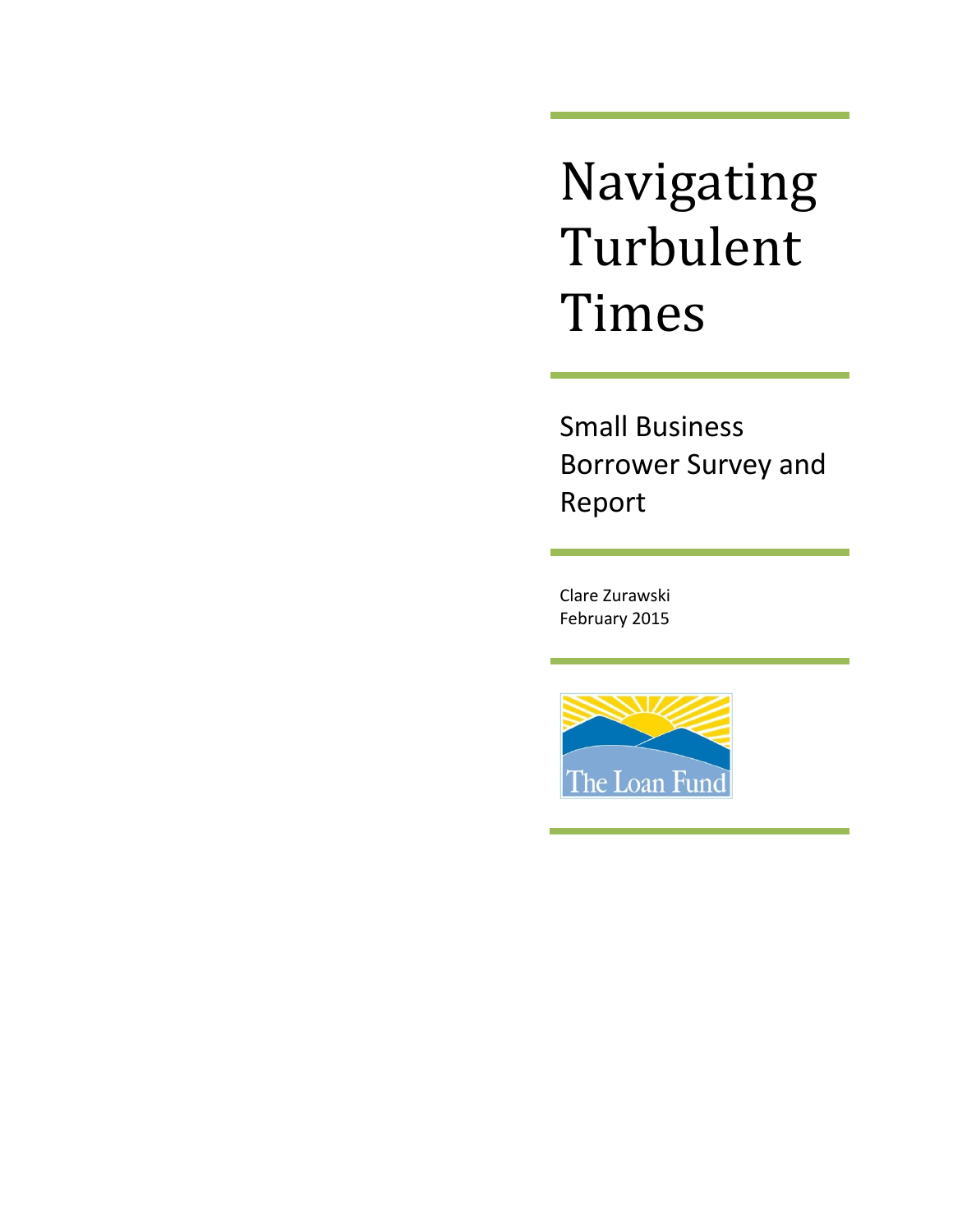# **Acknowledgements**

Sincere thanks to the entrepreneurs across New Mexico who graciously took my call and made time to lend their voices to this survey. Your work ethic and passion for business are remarkable.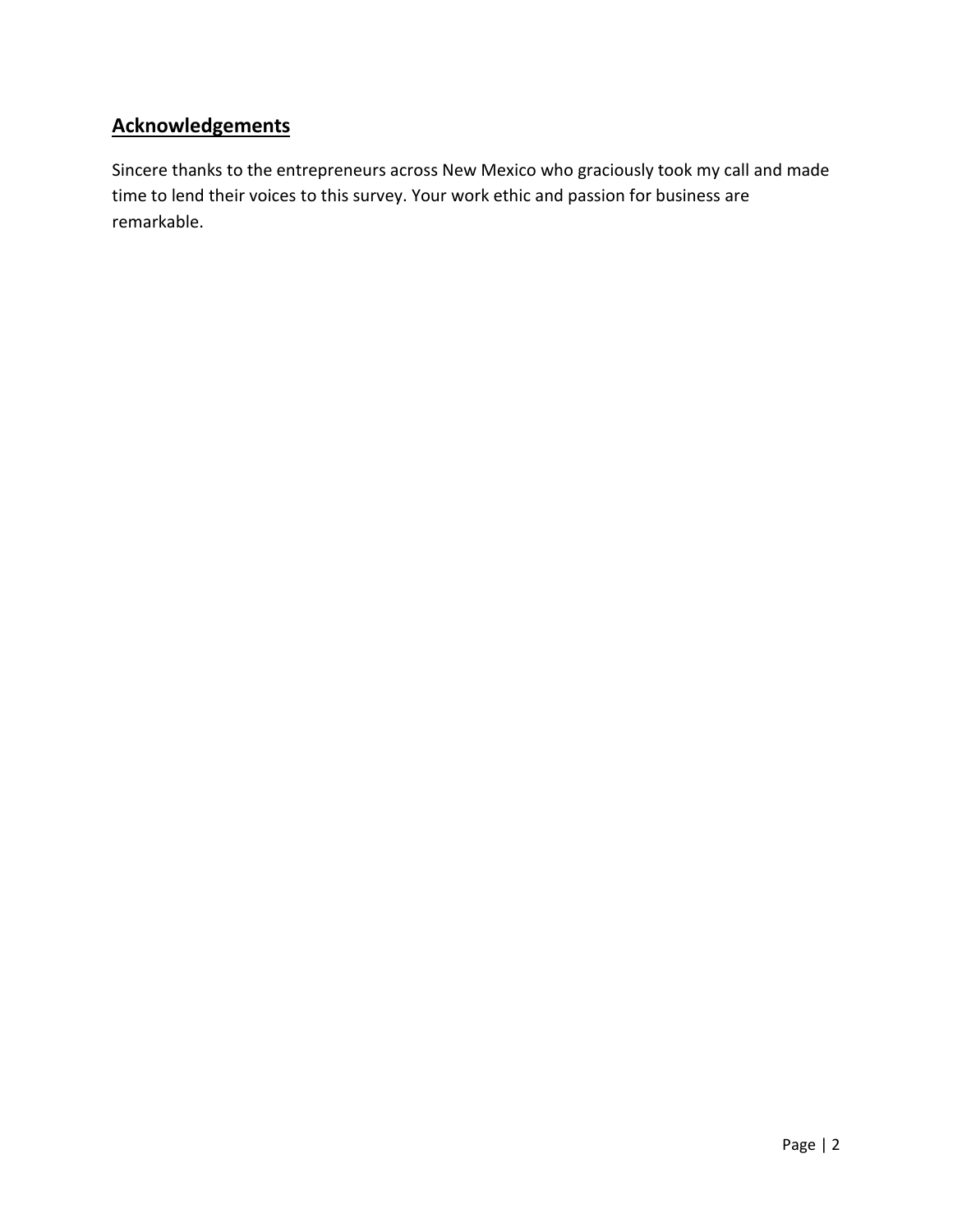# **CONTENTS**

| Introduction                                                                                                                                   | Page 4  |
|------------------------------------------------------------------------------------------------------------------------------------------------|---------|
| <b>Methodology</b>                                                                                                                             | Page 4  |
| <b>Findings</b>                                                                                                                                | Page 5  |
| Conclusion                                                                                                                                     | Page 7  |
| <b>Appendix: Survey Questions and Results</b>                                                                                                  |         |
| Including detail by County and by business sector                                                                                              |         |
| 1. Operating my business (or nonprofit organization) with financing from The Loan Fund has changed my<br>understanding of the way money works. | Page 9  |
| 2. Operating my own company has changed my understanding of what it takes to be successful in<br>business.                                     | Page 11 |
| 3. Since establishing my business (or nonprofit), my family's access to banks and financial services has<br>changed.                           | Page 13 |
| 4. Since establishing my business (or nonprofit), my family's household debt has changed.                                                      | Page 15 |
| 5. Since establishing my business (or nonprofit), my family's reliance on government support has<br>changed.                                   | Page 17 |
| 6. The experience of operating my company has affected my sense of optimism about other areas of my<br>life.                                   | Page 19 |
| 7. The quality of life of my employees has changed because of their job with my company.                                                       | Page 21 |
| 8. The financial stability of my employees has changed because of their job with my company.                                                   | Page 23 |
| 9. Owning my own business (or directing a nonprofit organization) has affected my ability to save for<br>emergencies.                          | Page 25 |
| 10. Owning my own business (or directing a nonprofit organization) has affected my ability to save for<br>retirement.                          | Page 27 |
| 11. Owning my own business (or directing a nonprofit organization) has affected my ability to buy or<br>invest in a home.                      | Page 29 |
| 12. Owning my own business (or directing a nonprofit organization) has affected my ability to invest in<br>the education of a family member.   | Page 31 |
| 13. Owning my own business (or directing a nonprofit organization) has affected my ability to contribute<br>to my community.                   | Page 33 |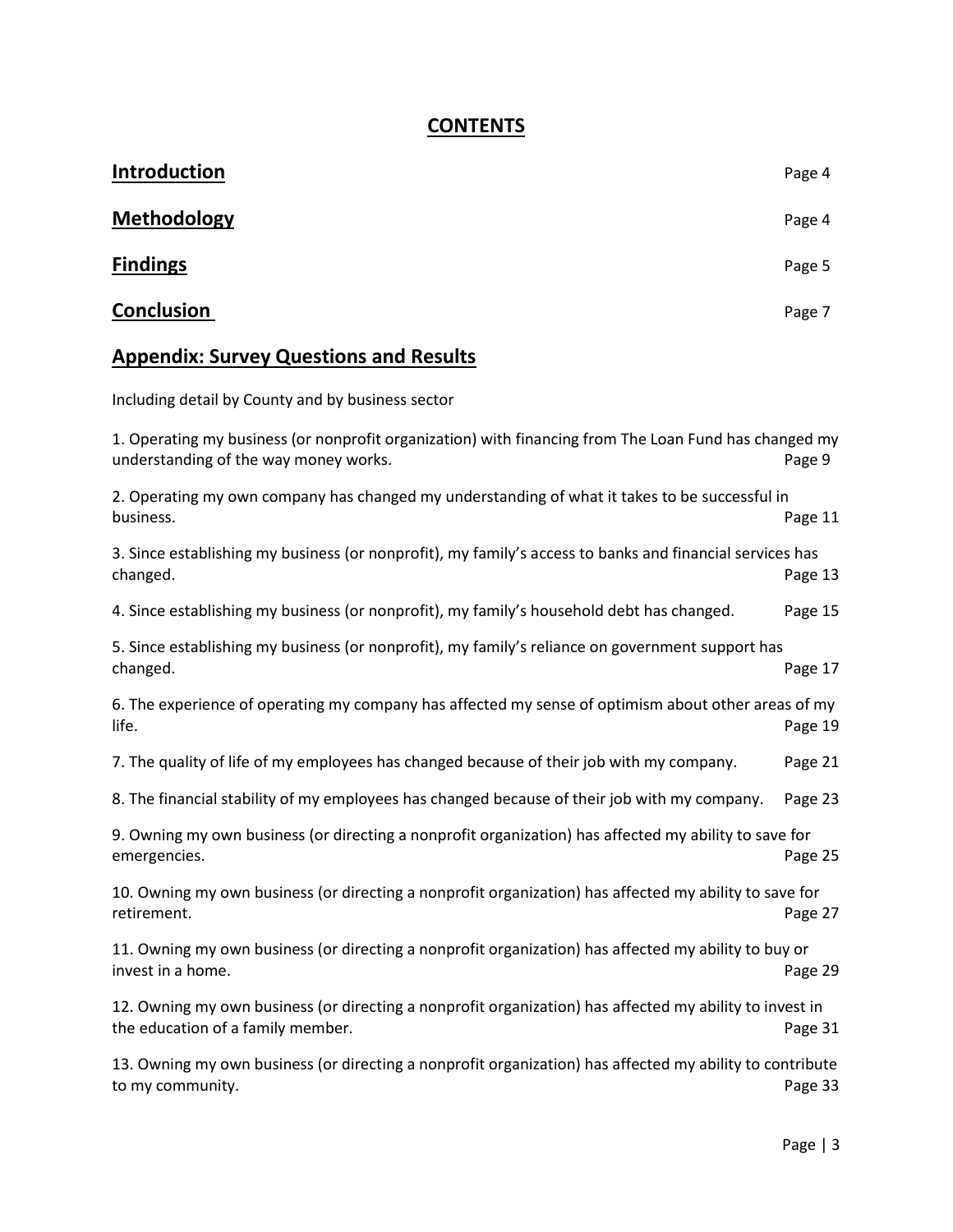# **Introduction**

In the wake of the Great Recession, the U.S. economy has shown signs of strengthening. But until recently, the recovery had been slower and weaker than any in the post-World War II era. Compounded by severe federal budget cuts, credit constraints, and weak demand in many market sectors, layoffs and profit losses have been commonplace from corporate America to Main Street. New Mexico's economy lags even further behind. Over the last five years we have not kept pace with the national or regional recovery, and state forecasts are dim (1).

How have New Mexico's small businesses and non-profits fared through such turbulent times? What long-term effects can be associated with accessing affordable credit? To shed light on those two key questions, the New Mexico Community Development Loan Fund (dba The Loan Fund) launched this independent survey of borrowers whose business loans were initiated and/or active since 2008.

## **Methodology**

 $\overline{\phantom{a}}$ 

The findings in this report rely on data collected from a sample of 129 borrowers across New Mexico (2). The majority (92) of the interviews were conducted face-to-face and on-site at their place of business between May and September 2014; the rest (37) were conducted by phone during the same period.

To give the survey as much credibility as possible, targeted respondents received a letter from The Loan Fund inviting them to take part. The consultant contracted to execute the survey then followed up individually with each borrower by phone and/or email at least twice. It was presented as completely voluntary, anonymous, and an initiative of The Loan Fund itself, not mandated by a funder or other entity.

Only 13 questions long, the interview was designed to be brief and painless – that is, not requiring any preparation, paperwork, or travel – just 10 minutes at the convenience of the respondent. After answering the questions, most respondents offered additional comments about the status of their business and/or the impact The Loan Fund has had. These were transcribed and shared with organizational leadership. The survey results include breakdowns by County and by five business sectors jointly defined with The Loan Fund.

<sup>1</sup> New Mexico Bureau of Business and Economic Research 2015 [https://bber.unm.edu/presentations/BBER-](https://bber.unm.edu/presentations/BBER-EconOutlook2015.pdf)[EconOutlook2015.pdf](https://bber.unm.edu/presentations/BBER-EconOutlook2015.pdf)

<sup>2</sup> The sample of 129 respondents includes 11 non-profit borrowers, and 2 borrowers who relocated their businesses out of state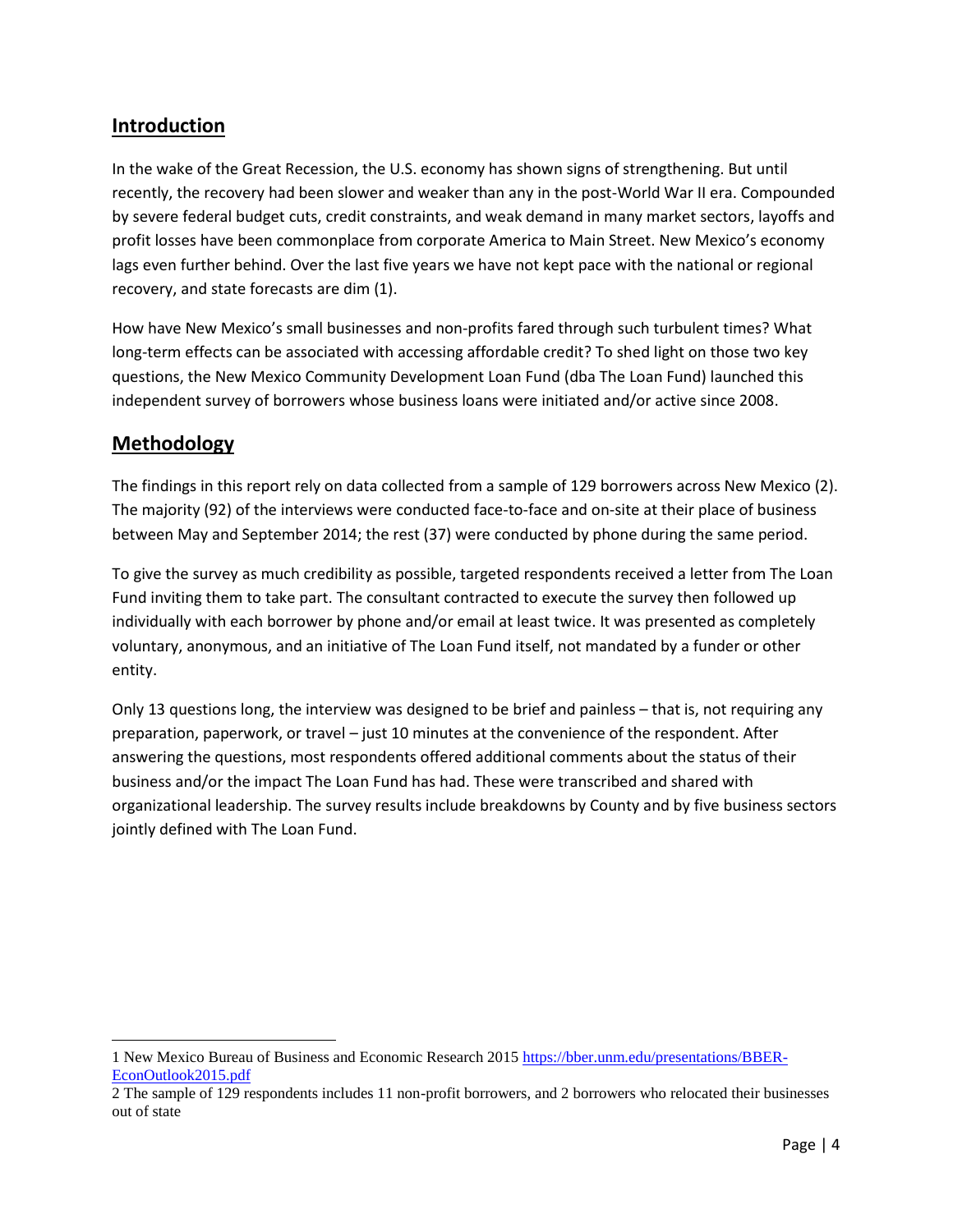# **Findings**

The survey results paint an overall picture of financial stability through the respondents' self-assessment of changes in three areas during the time they've worked with The Loan Fund. These three areas are:

- Asset building
- Saving and investing
- Quality of life

Although the survey was not designed to yield results directly comparable to state or national indicators, they are summarized here relative to pertinent trends in New Mexico and the United States.

### Asset Building

 $\overline{\phantom{a}}$ 

Questions 1, 2, 3, 4, and 8 ask the respondent to assess changes in their personal or household financial literacy, business acumen, access to credit, debt level, and (when applicable) the financial stability of their employees.

Responses to the five survey questions related to asset building align with and to some extent, compare favorably to state and national trends:

 $\rightarrow$  Very strong gains in business acumen and employee financial stability

-New Mexico's small businesses have played a major role in recovering jobs lost during the recession. Companies with fewer than 100 employees have contributed over 90% of net job gains. (3)

-Unemployment rates in New Mexico and across the country have improved, but gains in worker compensation have been slow to follow. In a December 2014 national survey (4), just 1 in 4 employers report higher worker compensation, up from 21% the previous quarter.

- $\rightarrow$  Moderate gains in financial literacy and access to credit
- $\rightarrow$  Largely unchanged or decreased household debt levels

-In 2014, 41% of adult Americans gave themselves a grade of C, D, or F on knowledge of personal finances. (5)

-Interest rates are low, but loan demand among small business owners remains historically weak. In a recent national survey, more than half the respondents explicitly said they do not want a loan. (6)

<sup>3</sup> New Mexico Department of Workforce Solutions Fall 2013 Regional Review

<sup>4</sup> National Federation of Independent Business December 2014 Report on Small Business Economic Trends

<sup>5</sup> National Foundation for Credit Counseling 2014 Consumer Financial Literacy Survey

<sup>6</sup> National Federation of Independent Business December 2014 Report on Small Business Economic Trends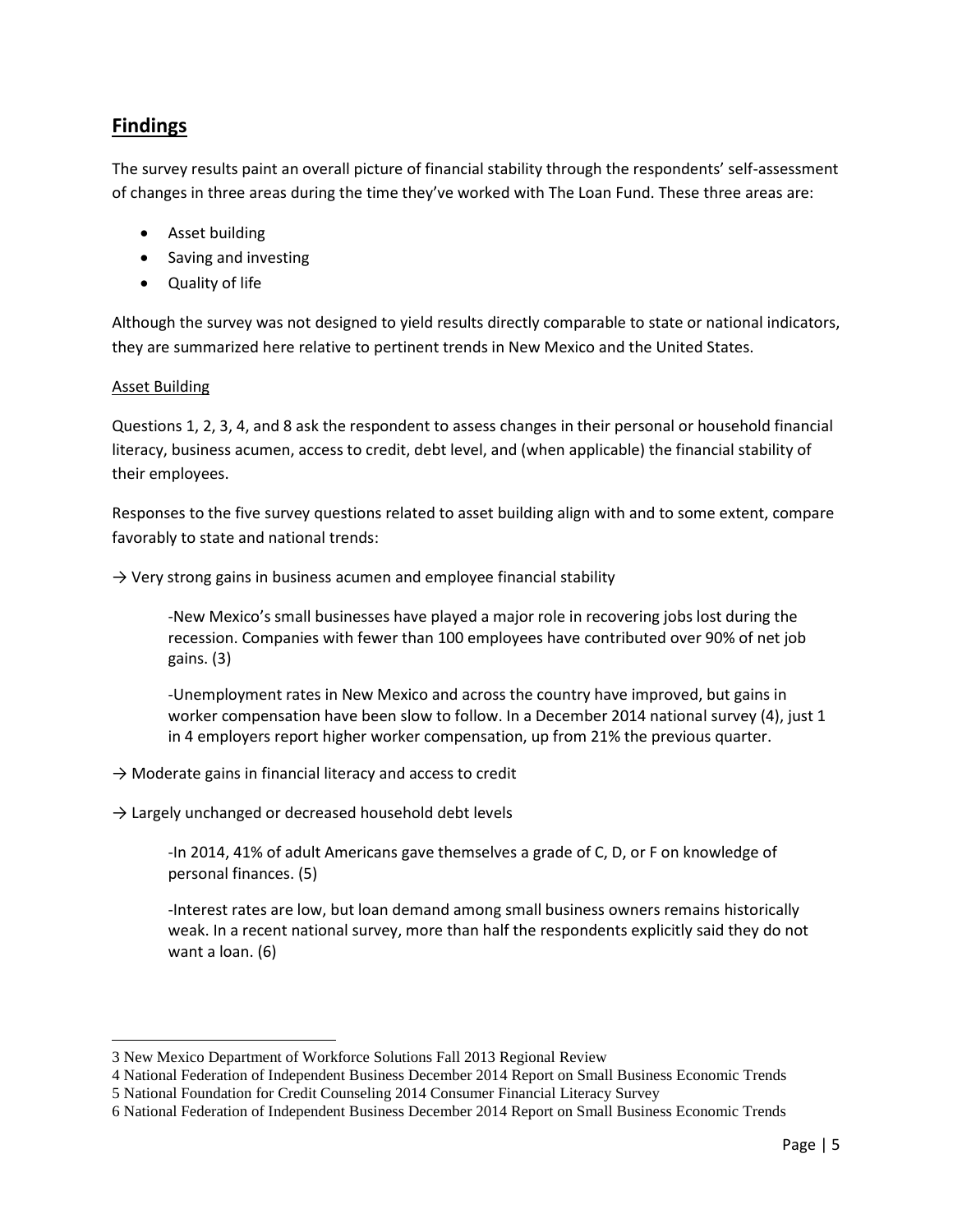### Saving and Investing

Questions 9, 10, 11, and 12 ask the respondent to assess changes in their ability to save for different purposes: for emergencies, for retirement, to buy or invest in a home, and to invest in the education of a family member (including themselves).

Responses to these questions about savings and investing compare favorably to national trends:

 $\rightarrow$  Moderate gains in emergency savings and retirement savings

-In a November 2014 survey of consumers in the ten largest U.S. cities, 48% said they live paycheck to paycheck (7)

-Among microbusiness owners, savings rates are not much better. A 2014 online survey found that savings is remarkably low: over half (55%) of respondents could cover only one month or less of business expenses with their current savings. This includes 30% of respondents who reported having no business savings at all. (8)

-7 in 10 self-employed people are not saving for retirement on a regular basis (if at all), while 68% of traditionally employed people put aside a fixed amount on a regular basis (9)

 $\rightarrow$  Largely unchanged ability to invest in education and buy or invest in a home

-In late 2014, the share of Americans who own their home was 64%, the lowest since 1995 (10)

### Quality of Life

 $\overline{\phantom{a}}$ 

The survey included four questions about the impact that business ownership and working with The Loan Fund have had on the respondent's quality of life.

Again, their answers support and to an extent, compare favorably with national trends:

 $\rightarrow$  The vast majority have no greater or lesser reliance on government support

 $\rightarrow$  Very strong gains in optimism, community engagement, and employee quality of life

-The wages of 45% of microbusiness workers in a recent national survey were above the lowwage threshold of \$11.73/hour, however, more than half of those people work fewer than 35 hours a week (11)

-During the recession, 39% of women-owned businesses increased their involvement in civic, social or school activities to boost their exposure and create value for their communities (12)

<sup>7</sup> National Endowment for Financial Education 2015 Financial New Year Major Market Query Topline Report 8 Corporation for Enterprise Development 2014 In Search of Solid Ground: Understanding the Financial Vulnerabilities of Microbusiness Owners

<sup>9</sup> TD Ameritrade 2013 Self-Employed Survey Infographic

<sup>10</sup> U.S. Census Bureau News January 29, 2015

<sup>11</sup> Aspen Institute 2014 Microbusinesses, Gainful Jobs

<sup>12</sup> National Federation of Independent Business 2012 Lessons of the Recession Survey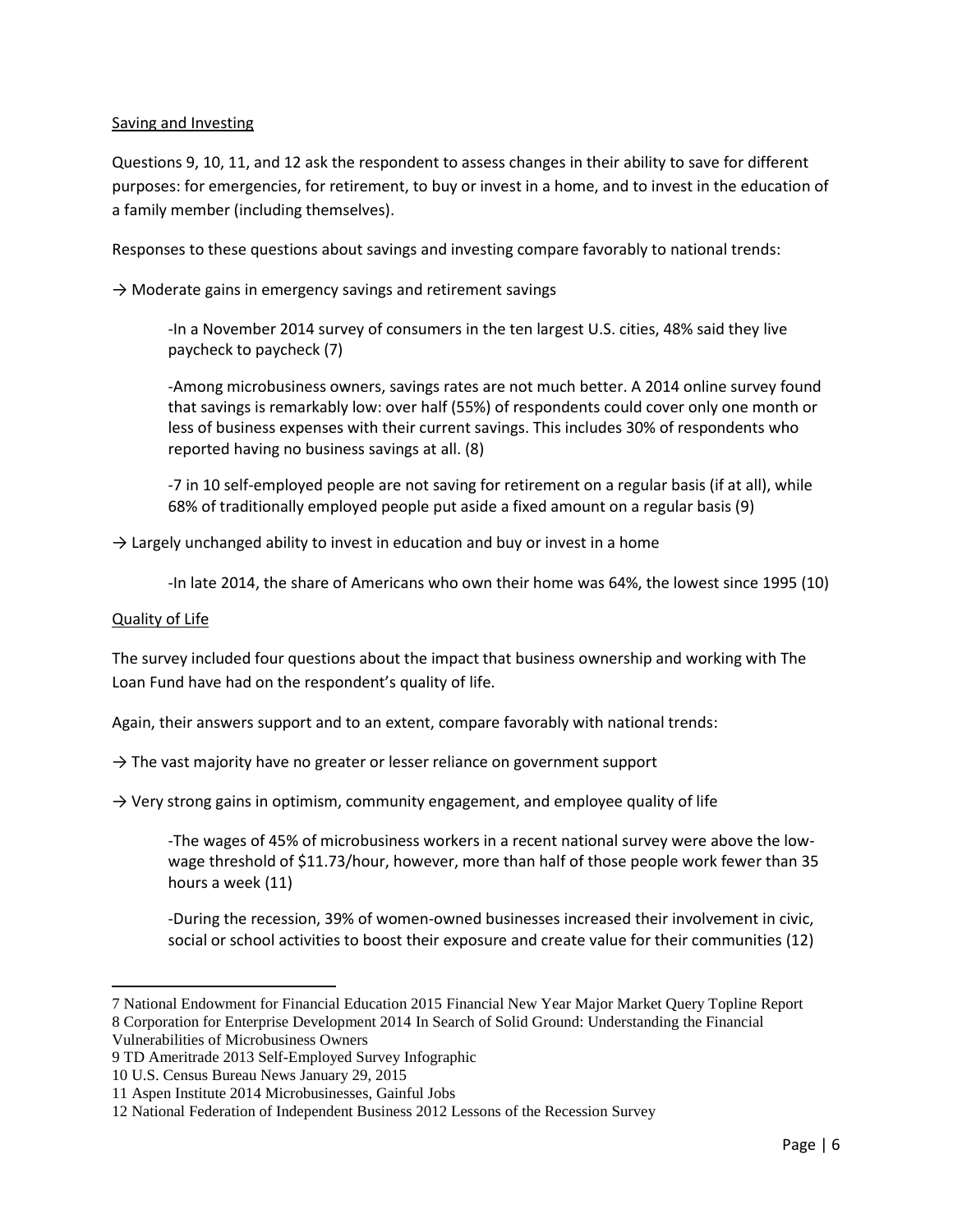-The December 2014 Small Business Optimism Index climbed back to pre-recession levels, the highest since October 2006 (13)

### Composite Scores

For an alternate view of the data at the personal/household level, a weighted composite score was calculated (14) to gauge how each respondent is doing across all of the issues addressed by the survey. The results are encouraging: **nearly 2 out of 3 respondents scored 80% or better of the highest possible score**, and only 3 respondents scored lower than 60% of the highest possible score. The composite scores also indicate that the strongest businesses tend to be in the service sector.

## **Conclusion**

 $\overline{\phantom{a}}$ 

The borrowers who made themselves available for this survey are the recession survivors. The results indicate they are struggling in certain areas, but overall, their businesses are providing stable jobs and increasing financial security for themselves and their employees. Therefore, the evidence suggests that The Loan Fund is meeting its mission to support poverty alleviation and improved economic and social conditions of New Mexicans.

On a February 2015 KUNM radio show, the representative from the New Mexico Bureau of Business and Economic Research (BBER) stated that businesses with a web presence were three times more likely to have survived the recession. The skill sets, time, and capital required to fully engage online are a huge challenge for many small businesses. And, the urgent need to learn how to effectively do business on the internet cuts across all sectors and geographies. The Loan Fund has already integrated internet marketing and Search Engine Optimization into its technical assistance program serving a select number of clients. An expansion of this may be a wise use of resources to fight poverty statewide, particularly in rural areas.

<sup>13</sup> National Federation of Independent Business December 2014 Report on Small Business Economic Trends 14 Composite score logic is as follows: 1 point for answers indicating fewer assets, more debt, or decreased financial stability or well-being; 2 points for answers indicating no change; 3 points for answers indicating more assets, less debt, or increased financial stability or well-being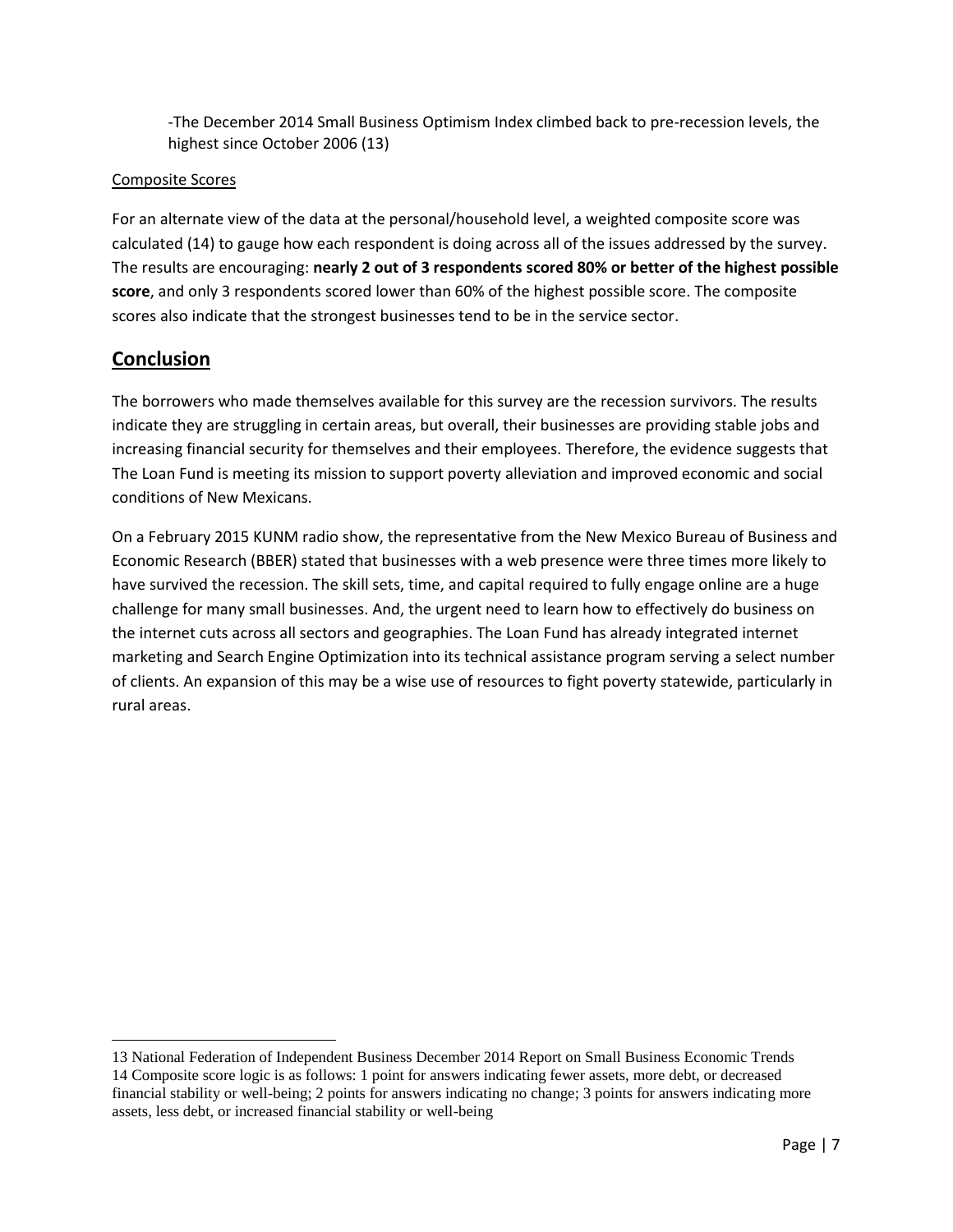# **Appendix: Survey Questions and Results**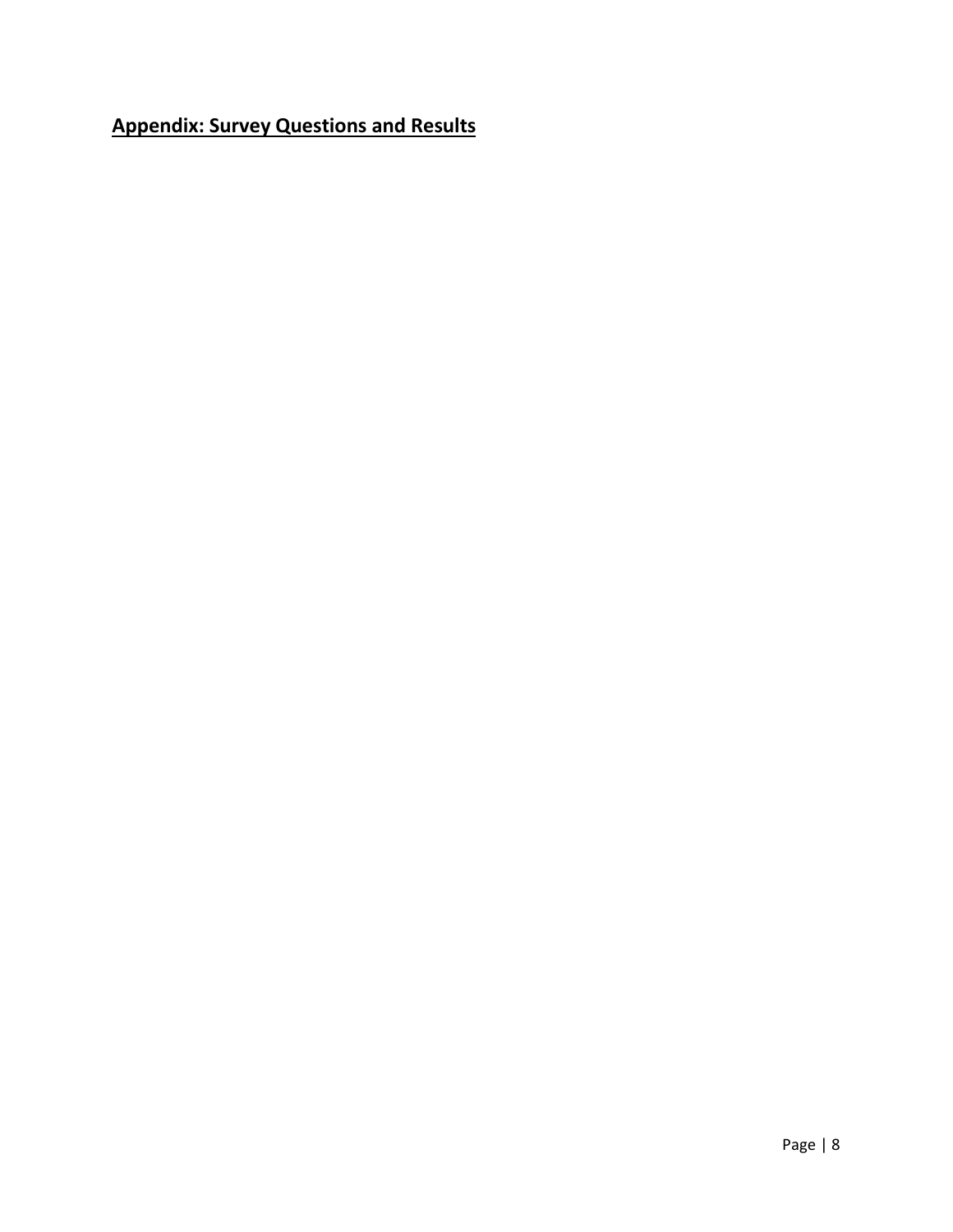

### **Stayed the Same By County Stayed the Same By Sector**

56% Bernalillo 59% Service

3% San Juan

3% Torrance

1.5% Lincoln

1.5% Rio Arriba

1.5% Valencia

1.5% Los Alamos

1.5% McKinley

1.5% Lea

1.5% San Miguel

- 
- 10% Santa Fe 18% Restaurant / Café
- 9% Dona Ana 16% Retail/Wholesale
- 4% Taos 6% Transportation
- 4% Sandoval 1% Agriculture/Value-Added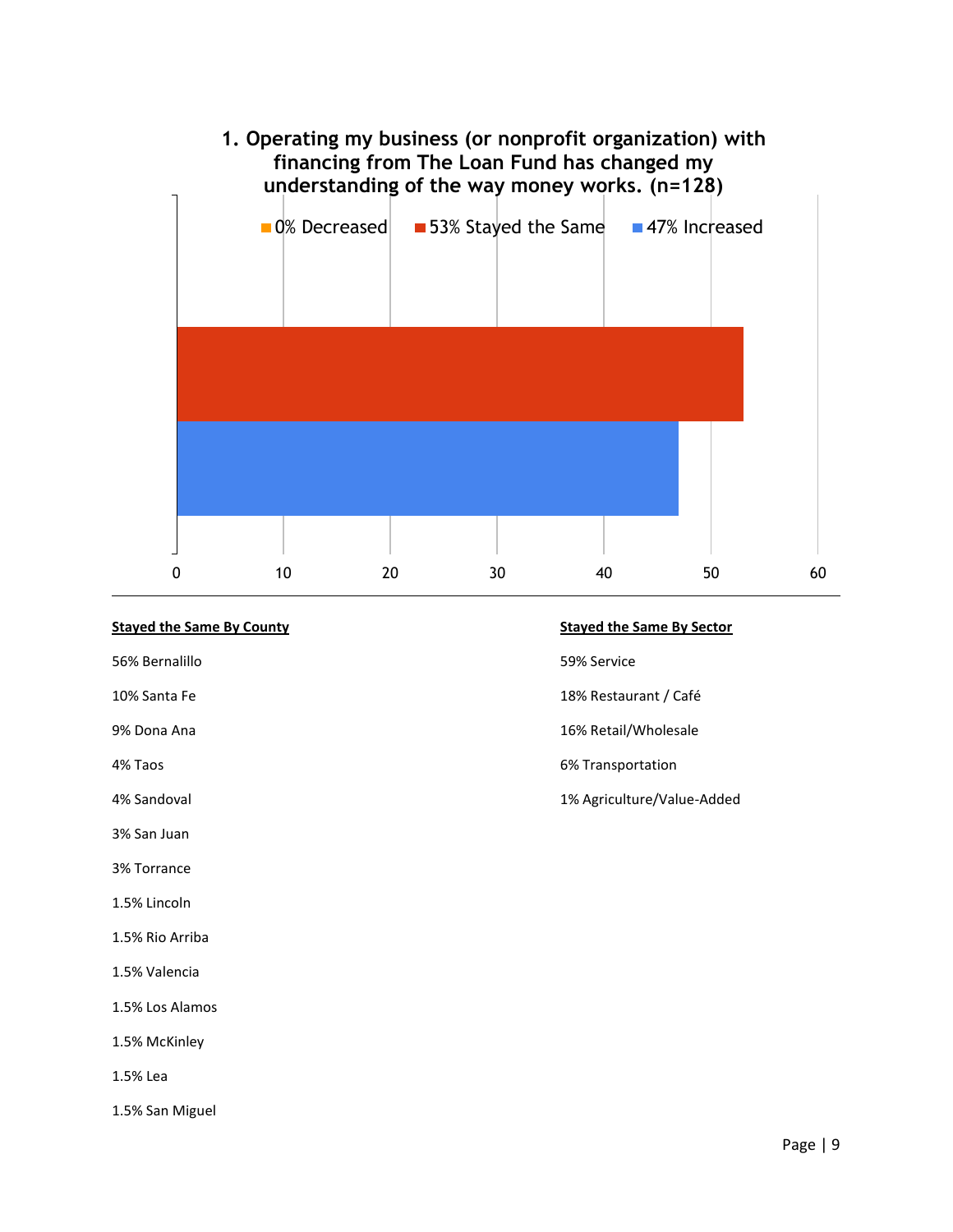### **Increased By County Increased By Sector**

48% Bernalillo 67% Service

3% Dona Ana

3% Grant

3% Cibola

3% Out of State

2% Lincoln

2% Rio Arriba

2% Torrance

2% Valencia

2% Eddy

2% Catron

20% Santa Fe 25% Retail/Wholesale

5% Sandoval 5% Restaurant/Café

3% Taos 3% Transportation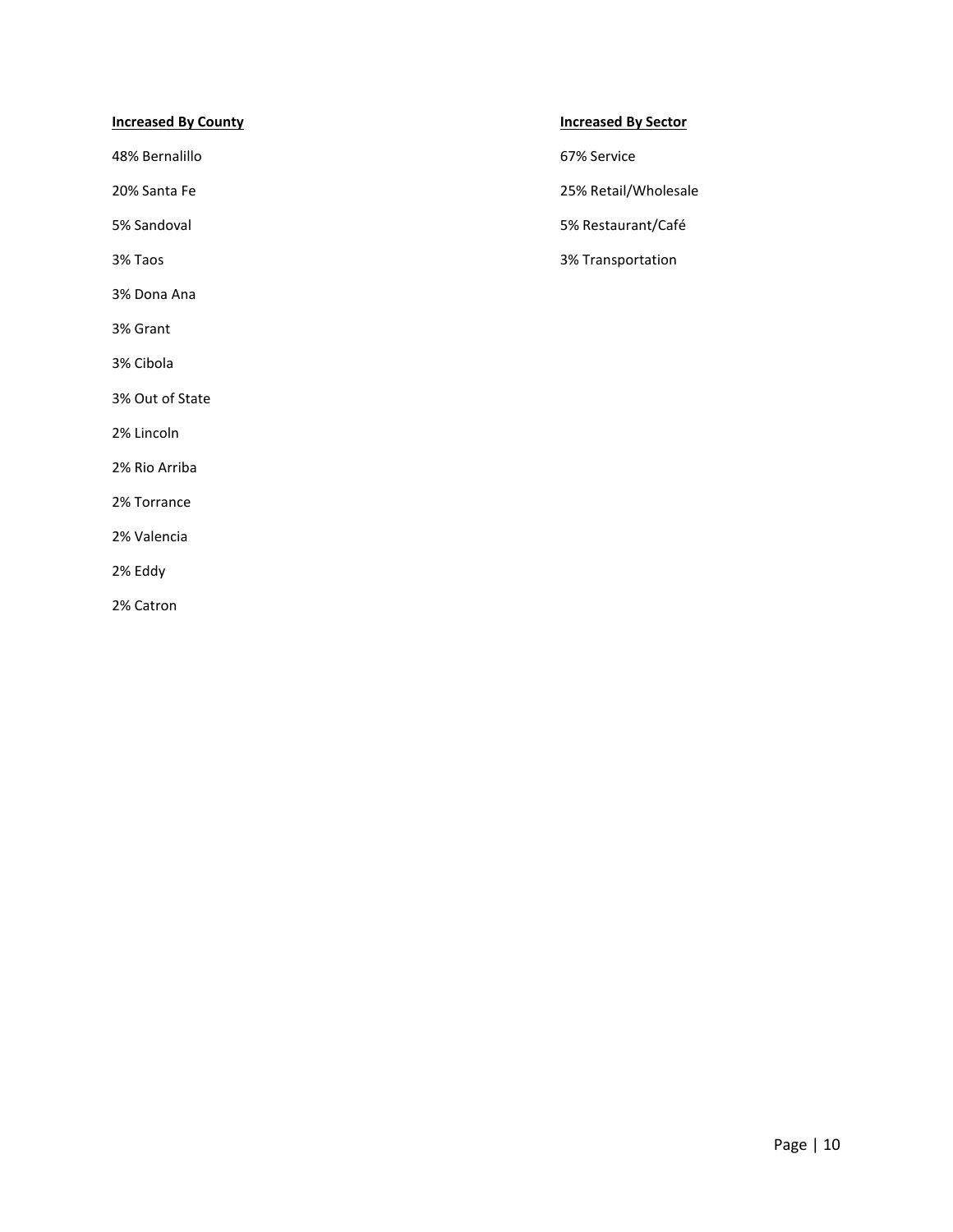

### **Stayed the Same By County Stayed the Same By Sector**

40% Bernalillo 62% Service

6% Lincoln

6% Sandoval

6% San Juan

3% Torrance

3% McKinley

3% San Miguel

3% Eddy

3% McKinley

3% Out of State

- 
- 12% Santa Fe 22% Retail/Wholesale
- 9% Taos 13% Restaurant / Café
- 6% Dona Ana 3% Transportation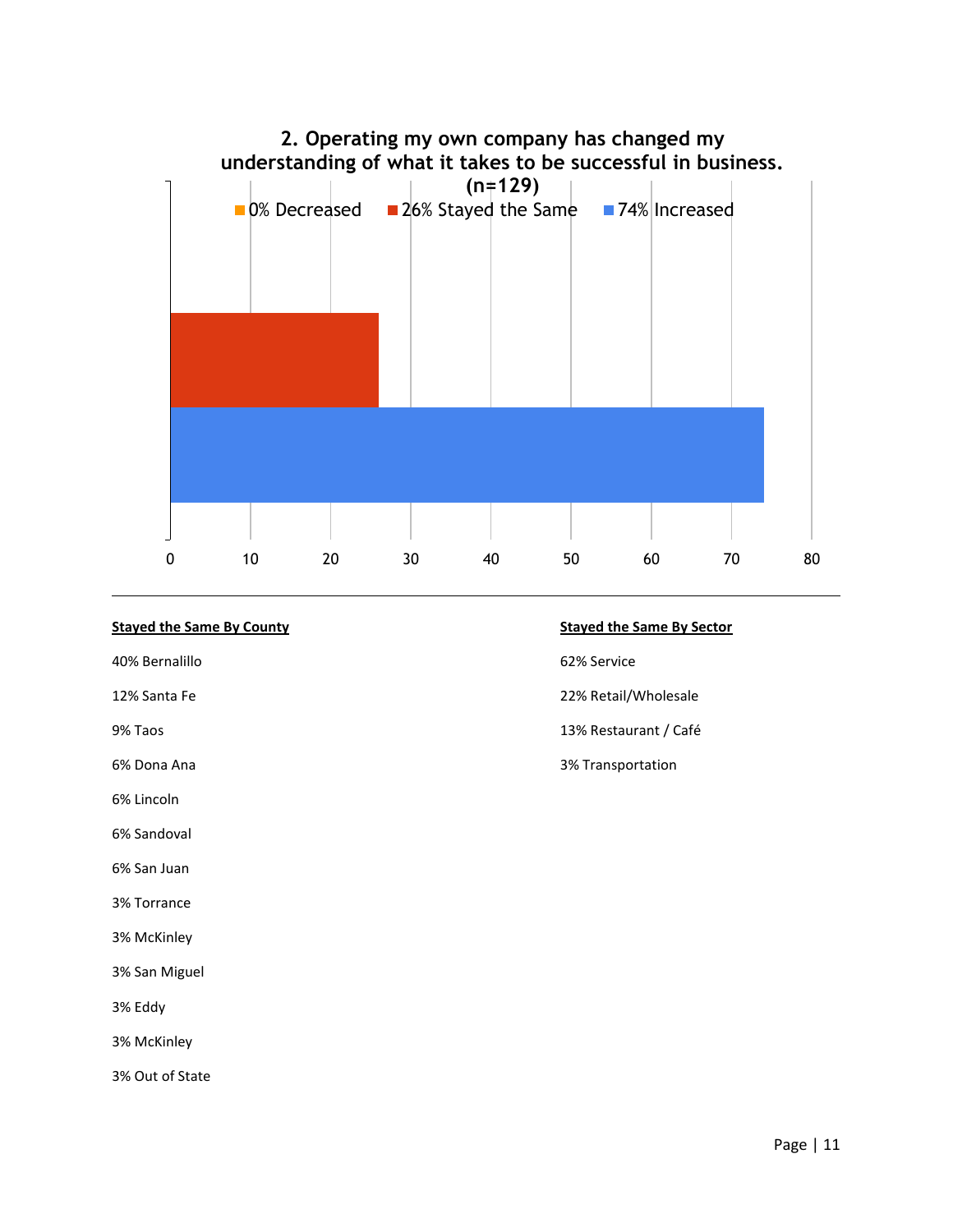### **Increased By County Increased By Sector**

58% Bernalillo 62% Service

2% Rio Arriba

2% Grant

2% Torrance

2% Cibola

2% Valencia

2% Taos

1% Lea

1% Los Alamos

1% Catron

1% Out of State

16% Santa Fe 22% Retail/Wholesale

6% Dona Ana 13% Restaurant/Café

4% Sandoval 3% Transportation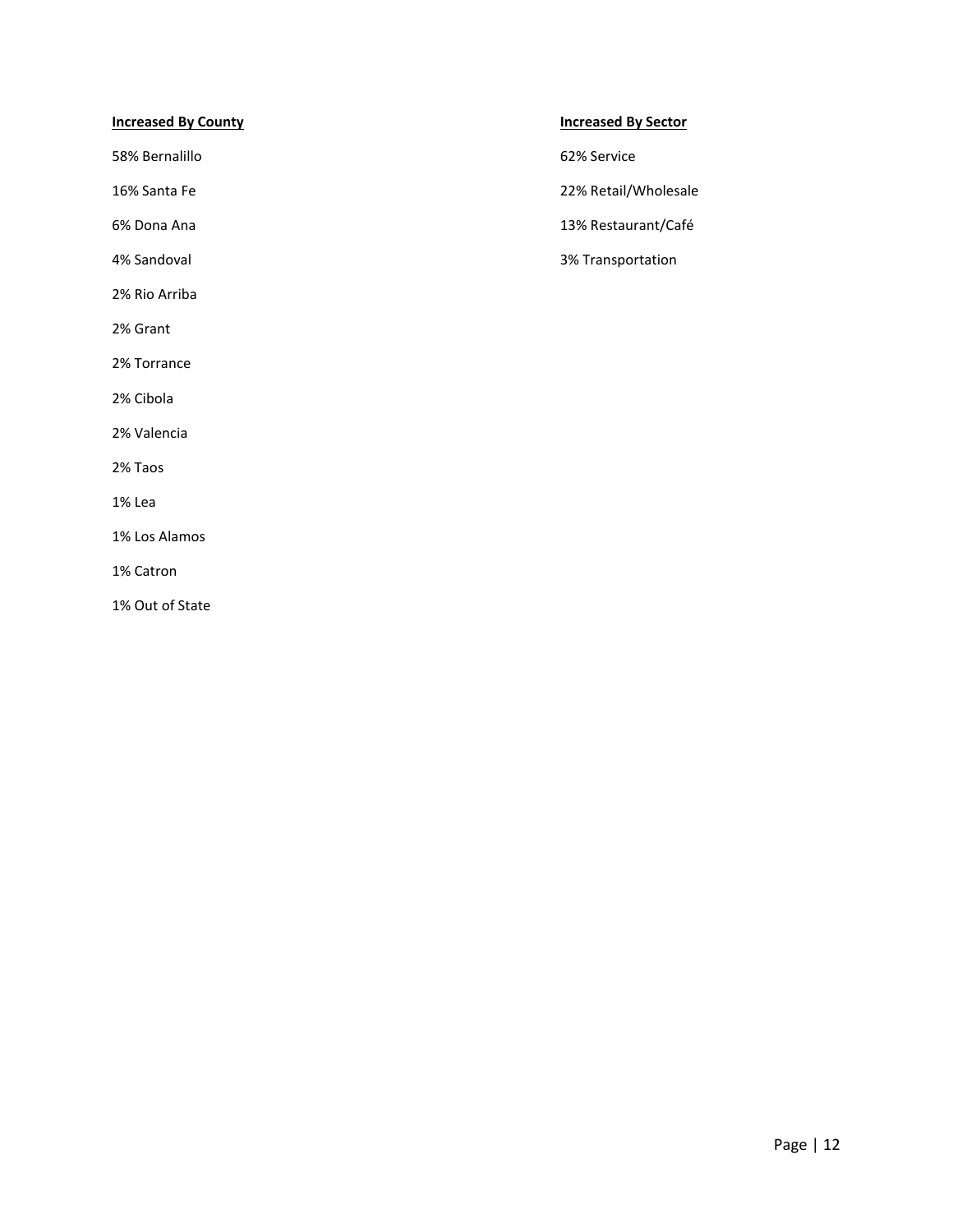# **3. Since establishing my business (or nonprofit), my family's access to banks and financial services has changed. (n=128)**



## **Decreased By County Decreased By Sector**

37% Bernalillo 62% Service

### **Stayed the Same By County Stayed the Same By Sector**

63% Bernalillo 60% Service

3% Lincoln

1.5% McKinley

1.5% San Miguel

1.5% Grant

- 
- 25% Santa Fe 2008 and 25% Santa Fe 2008 and 25% Retail Assessment Retail Assessment Retail Assessment Retail A
- 25% Taos 13% Restaurant / Café

### 13% Cibola 13% Agriculture / Value-Added

- 
- 13% Santa Fe 21% Retail 21% Retail 21% Retail 21% Retail 21% Retail 21% Retail 21% Retail 21% Retail 21% Retail
- 4% Sandoval 13% Restaurant / Café

### 3% Dona Ana 6% Transportation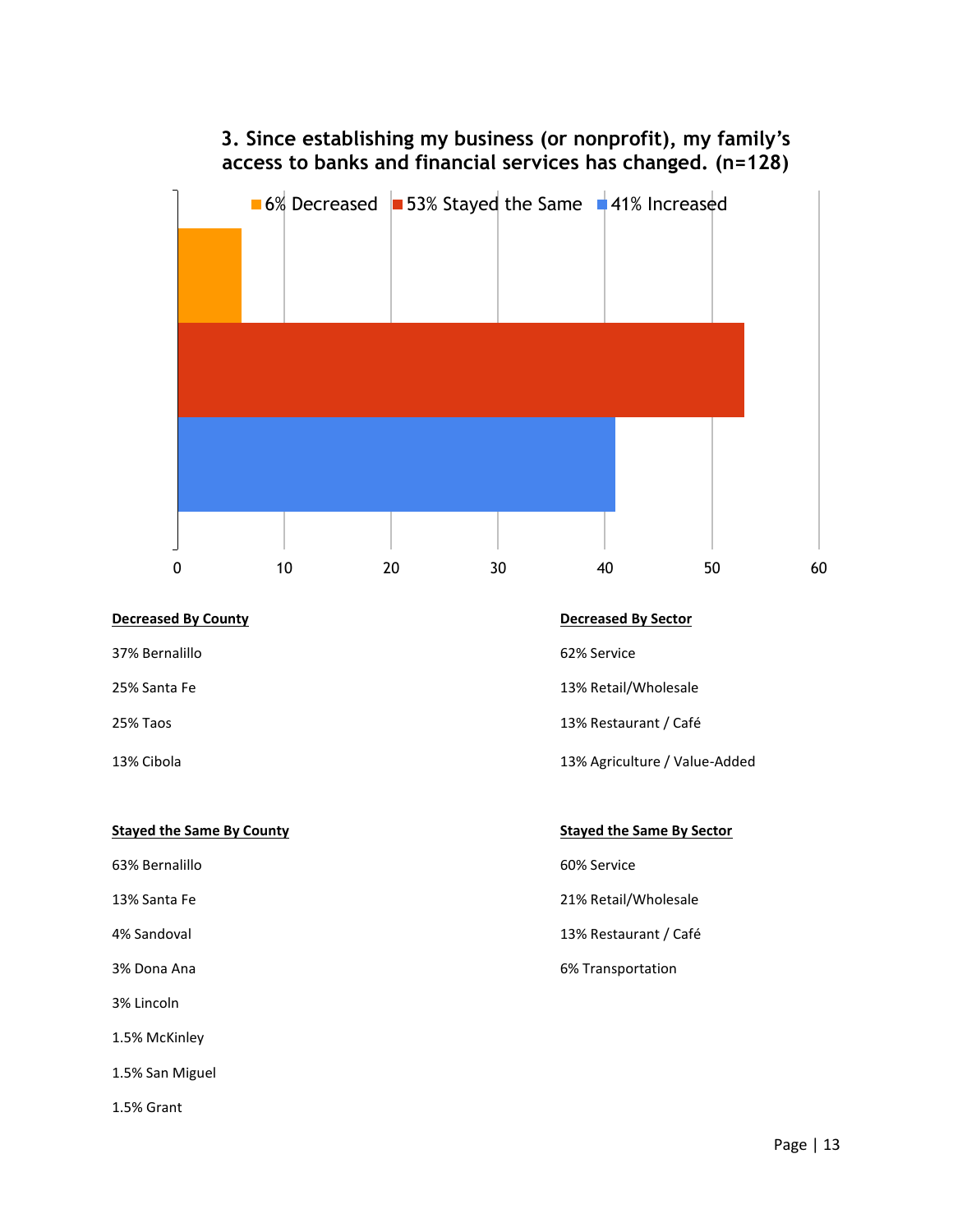1.5% Lea

1.5% Rio Arriba

1.5% Torrance

1.5% Valencia

1.5% Taos

1.5% Cibola

| <b>Increased By County</b> | <b>Increased By Sector</b> |
|----------------------------|----------------------------|
| 40% Bernalillo             | 65% Service                |
| 15% Santa Fe               | 21% Retail/Wholesale       |
| 11% Dona Ana               | 10% Restaurant/Café        |
| 6% Sandoval                | 4% Transportation          |
| 4% Torrance                |                            |
| 4% Taos                    |                            |
| 4% Out of State            |                            |
| 4% San Juan                |                            |
| 2% Eddy                    |                            |
| 2% Rio Arriba              |                            |
| 2% Los Alamos              |                            |
| 2% Catron                  |                            |
| 2% Grant                   |                            |
| 2% Valencia                |                            |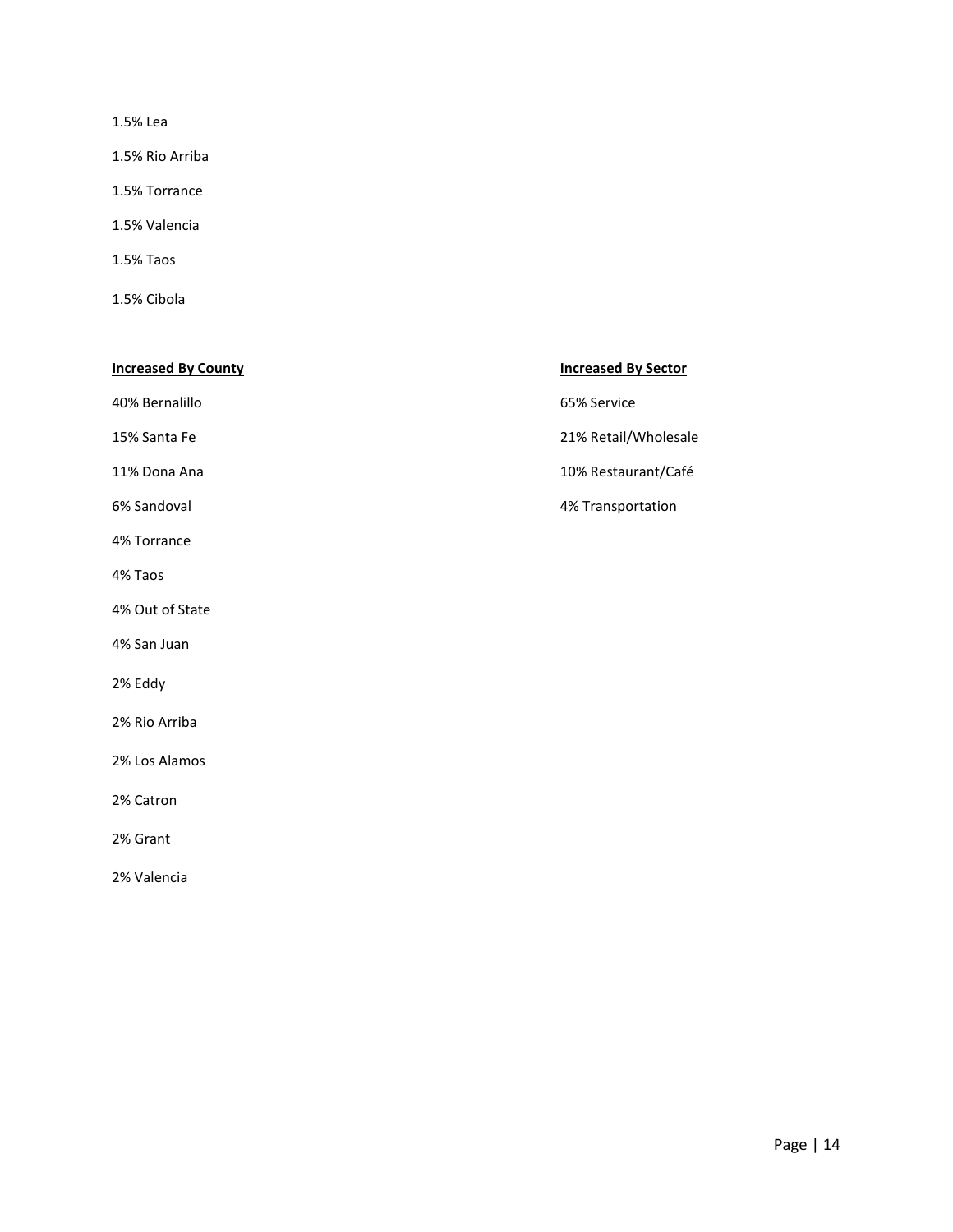

5% Sandoval 5% Transportation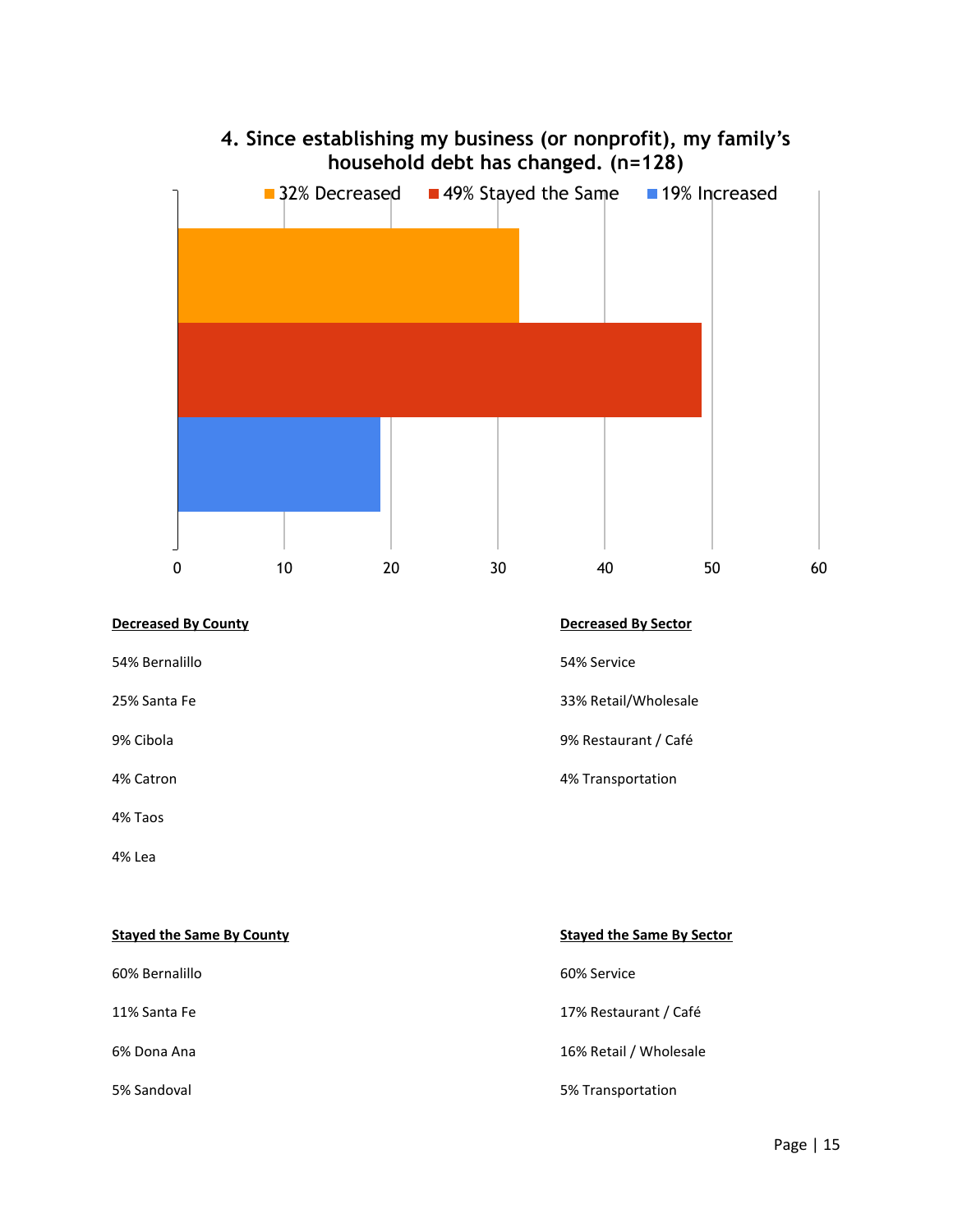| 3% Lincoln    | 2% Agriculture / Value-Added |
|---------------|------------------------------|
| 3% Rio Arriba |                              |
| 3% Torrance   |                              |
| 3% Taos       |                              |
| 2% Grant      |                              |
| 2% McKinley   |                              |

2% Los Alamos

2% Torrance

| <b>Increased By County</b> | <b>Increased By Sector</b> |
|----------------------------|----------------------------|
| 39% Bernalillo             | 71% Service                |
| 15% Santa Fe               | 19% Retail/Wholesale       |
| 10% Dona Ana               | 5% Restaurant/Café         |
| 8% Sandoval                | 5% Transportation          |
| 5% Valencia                |                            |
| 5% Taos                    |                            |
| 5% Out of State            |                            |
| 5% San Juan                |                            |
| 2% Eddy                    |                            |
| 2% Grant                   |                            |
| 2% San Miguel              |                            |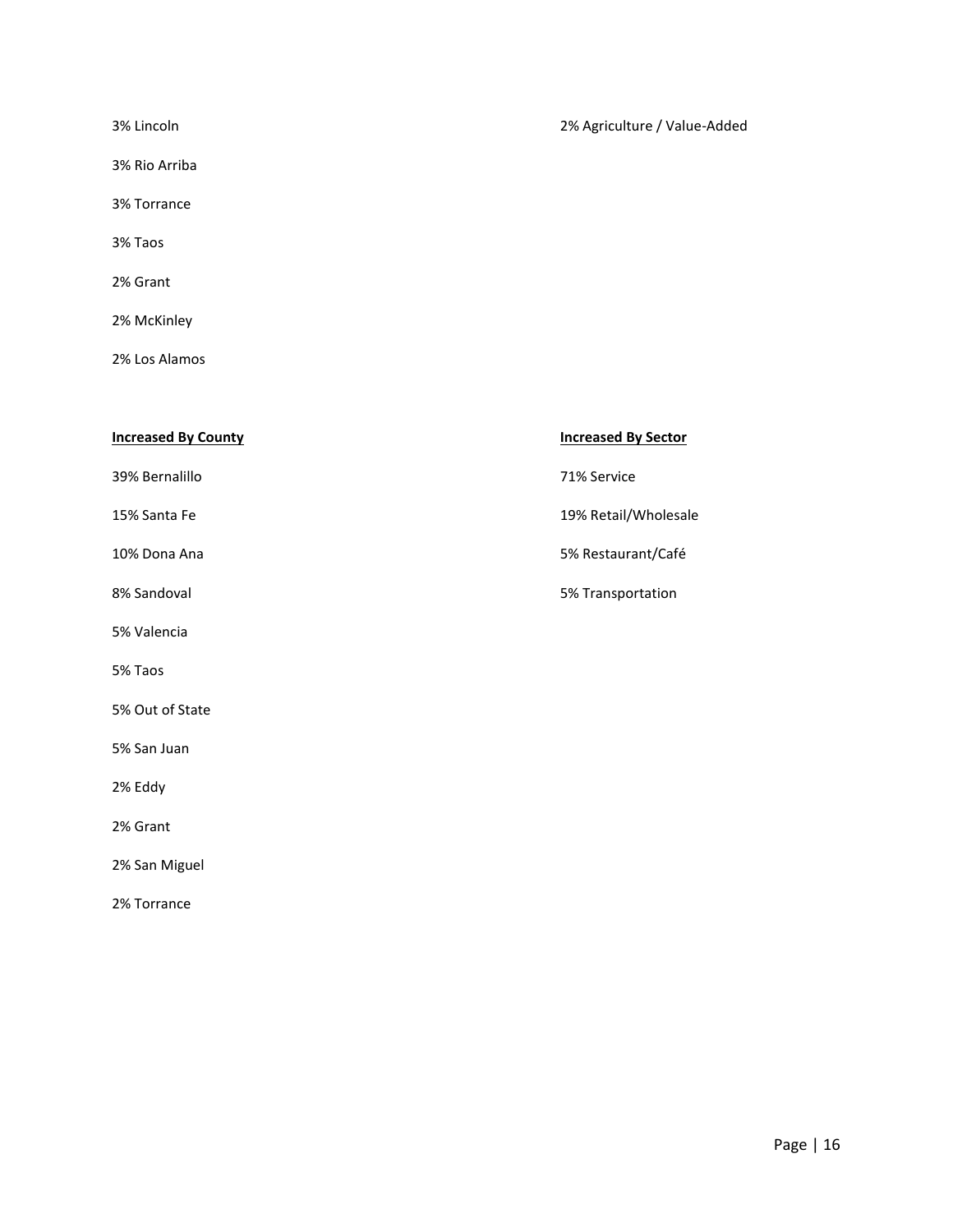

### **Decreased By County Decreased By Sector**

34% Bernalillo 44% Service

11% Taos

11% Out of State

22% Santa Fe 34% Restaurant / Café

11% Lincoln 11% Retail / Wholesale

11% Torrance 11% Agriculture / Value-Added

| <b>Stayed the Same By County</b> | <b>Staved the Same By Sector</b> |
|----------------------------------|----------------------------------|
| 55% Bernalillo                   | 64% Service                      |
| 13% Santa Fe                     | 22% Retail / Wholesale           |
| 6% Dona Ana                      | 10% Restaurant / Café            |
| 4% Sandoval                      | 4% Transportation                |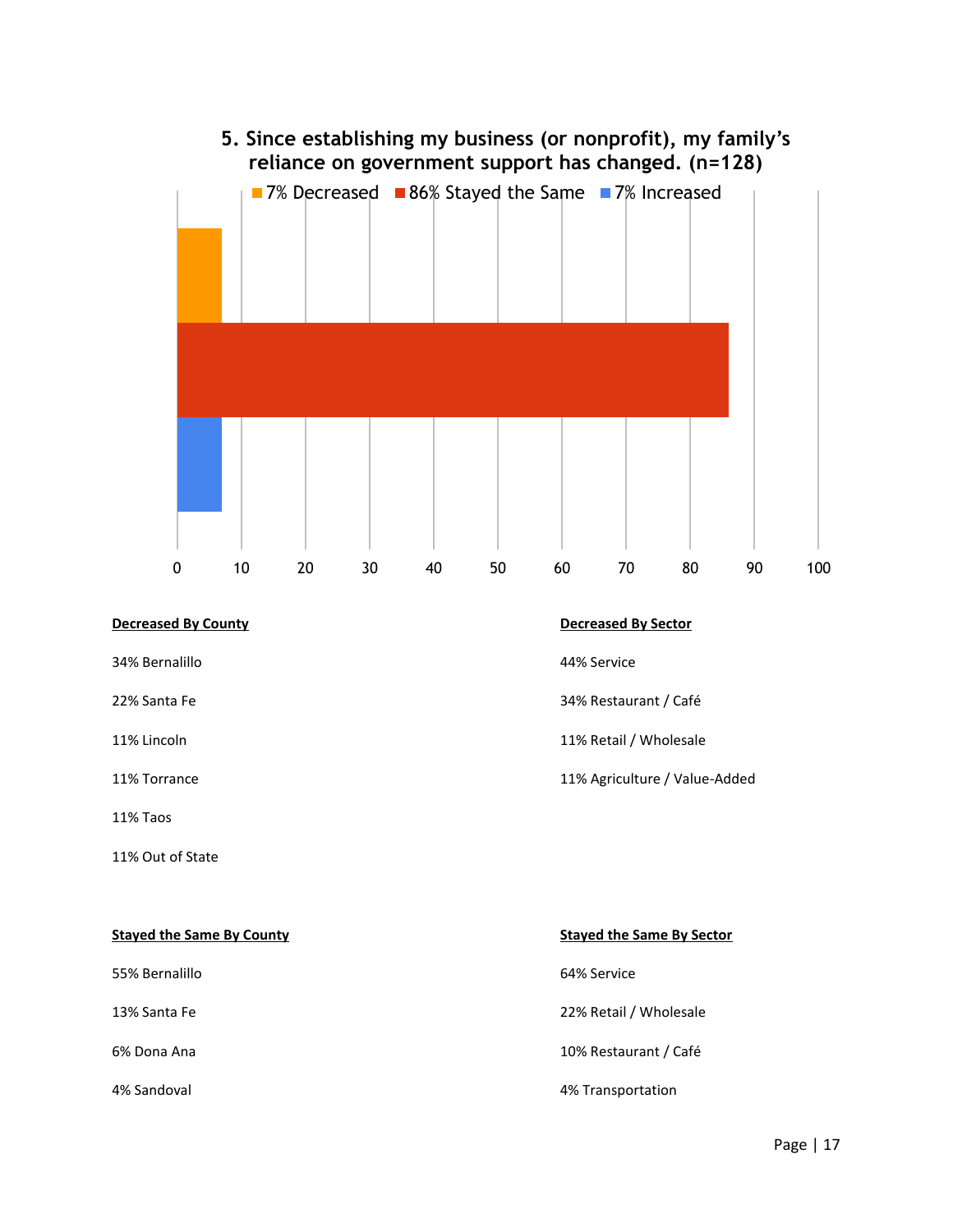4% Taos

2% Cibola

2% San Juan

2% Torrance

2% Valencia

1% Catron

1% Eddy

1% Grant

1% Lea

1% Lincoln

1% Los Alamos

1% McKinley

1% Rio Arriba

1% San Miguel

1% Out of State

11% Rio Arriba

| <b>Increased By County</b> | <b>Increased By Sector</b> |
|----------------------------|----------------------------|
| 34% Bernalillo             | 67% Service                |
| 22% Santa Fe               | 11% Retail/Wholesale       |
| 11% Dona Ana               | 11% Restaurant/Café        |
| 11% Sandoval               | 11% Transportation         |
| 11% Grant                  |                            |

Page | 18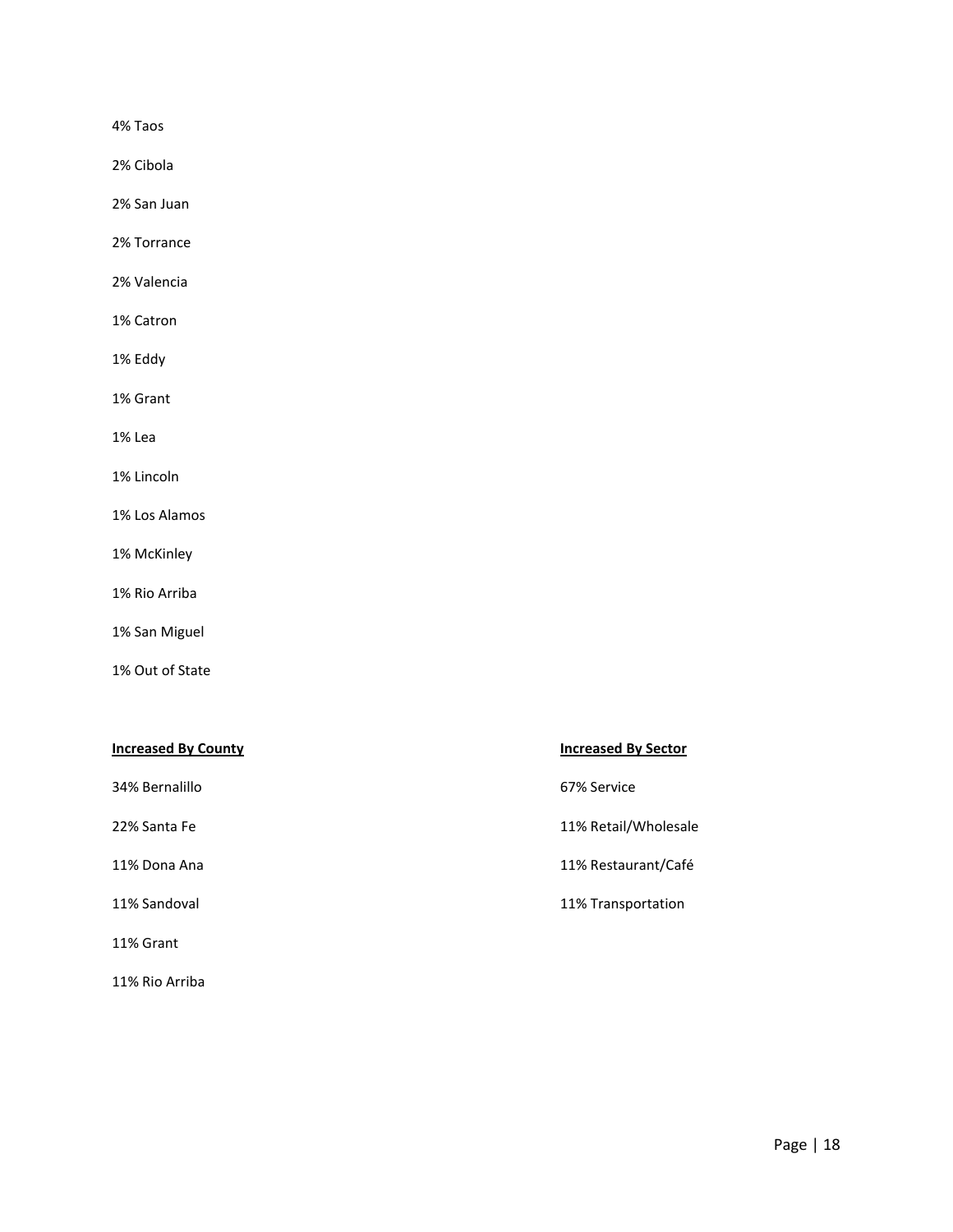

### 40% Bernalillo 60% Service

55% Bernalillo 55% Service

3% Eddy

3% Lincoln

3% San Juan

40% Taos 20% Restaurant / Café

20% Santa Fe 20% Agriculture / Value-Added

**Stayed the Same By County Stayed the Same By Sector** 

17% Santa Fe 29% Retail / Wholesale

7% Taos 13% Restaurant / Café

3% Sandoval 3% Transportation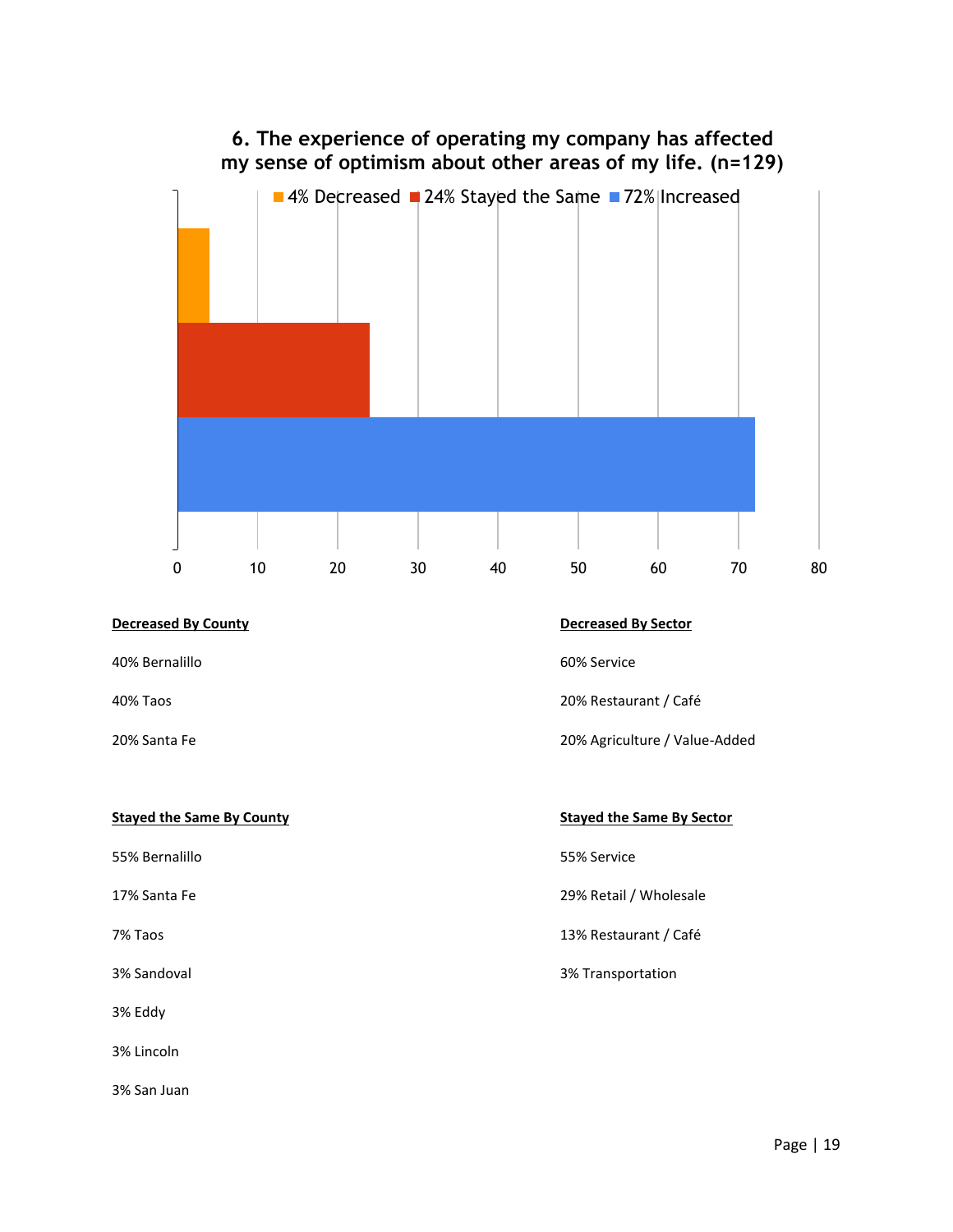3% San Miguel

3% Torrance

3% Valencia

### **Increased By County Increased By Sector**

53% Bernalillo 65% Service

2% Grant

2% Rio Arriba

2% Cibola

2% Torrance

2% Out of State

1% Catron

1% Lea

1% Lincoln

1% San Juan

1% McKinley

1% Los Alamos

1% Taos

1% Valencia

14% Santa Fe 18% Retail/Wholesale

9% Dona Ana 2008 and 2009 and 2008 and 2009 and 2012 and 21% Restaurant/Café

6% Sandoval 6% Transportation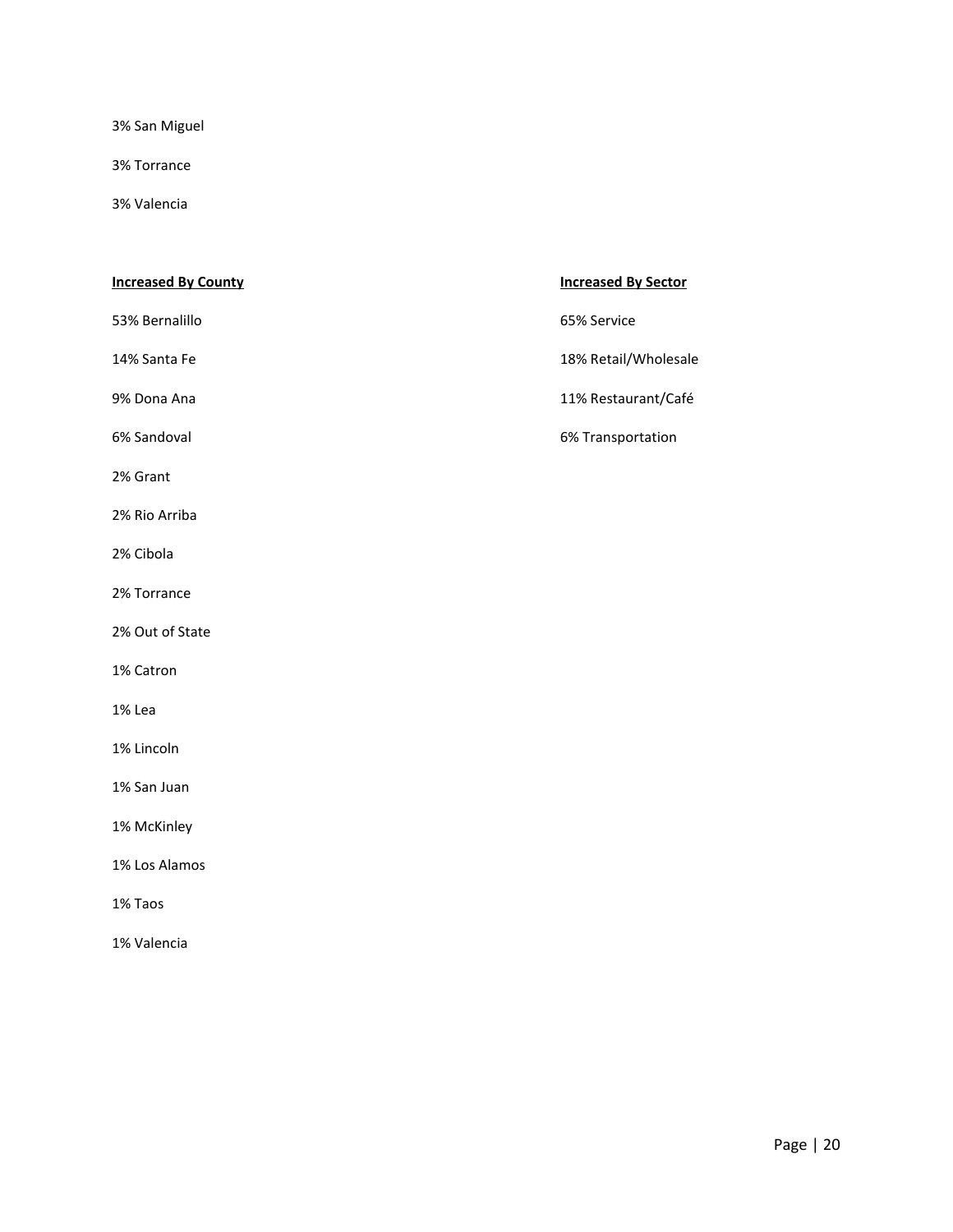# **7. The quality of life of my employees has changed because of their job with my company. (n=97)**



### **Decreased By County Decreased By Sector**

100% Bernalillo 50% Service

50% Restaurant / Café

### **Stayed the Same By County Stayed the Same By Sector**

39% Bernalillo 61% Service

15% Torrance

8% Rio Arriba

8% Lincoln

15% Santa Fe 31% Santa Fe 31% Santa Fe 31% Retail / Wholesale

15% Taos 8% Restaurant / Café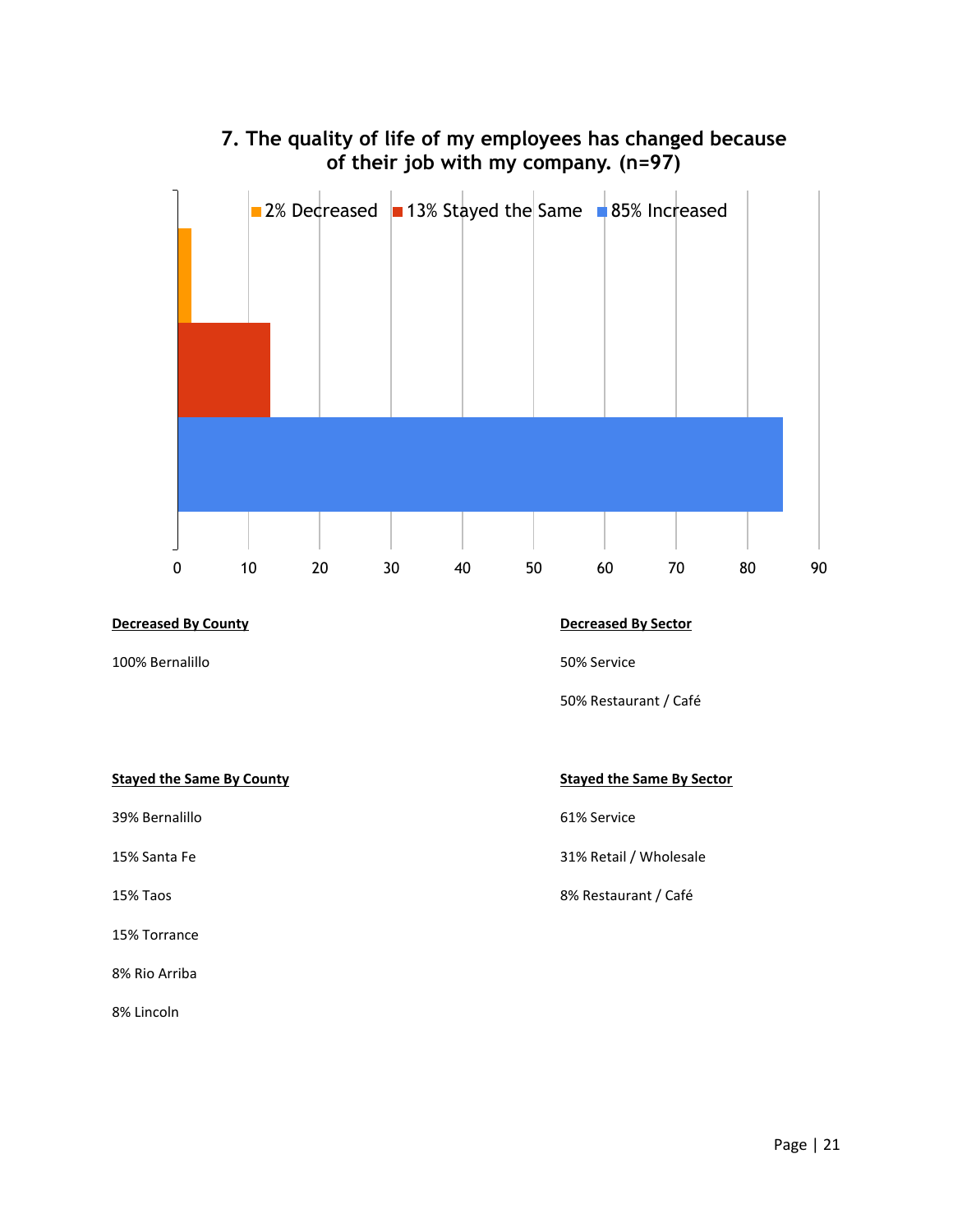| <b>Increased By County</b> | <b>Increased By Sector</b>   |
|----------------------------|------------------------------|
| 52% Bernalillo             | 61% Service                  |
| 17% Santa Fe               | 22% Retail/Wholesale         |
| 7% Dona Ana                | 13% Restaurant/Café          |
| 4% Sandoval                | 3% Transportation            |
| 4% Taos                    | 1% Agriculture / Value-Added |
| 3% Cibola                  |                              |
| 3% Valencia                |                              |
| 3% Grant                   |                              |
| 1% Catron                  |                              |
| 1% Eddy                    |                              |
| 1% Lea                     |                              |
| 1% Lincoln                 |                              |
| 1% Los Alamos              |                              |
| 1% San Juan                |                              |
| 1% San Miguel              |                              |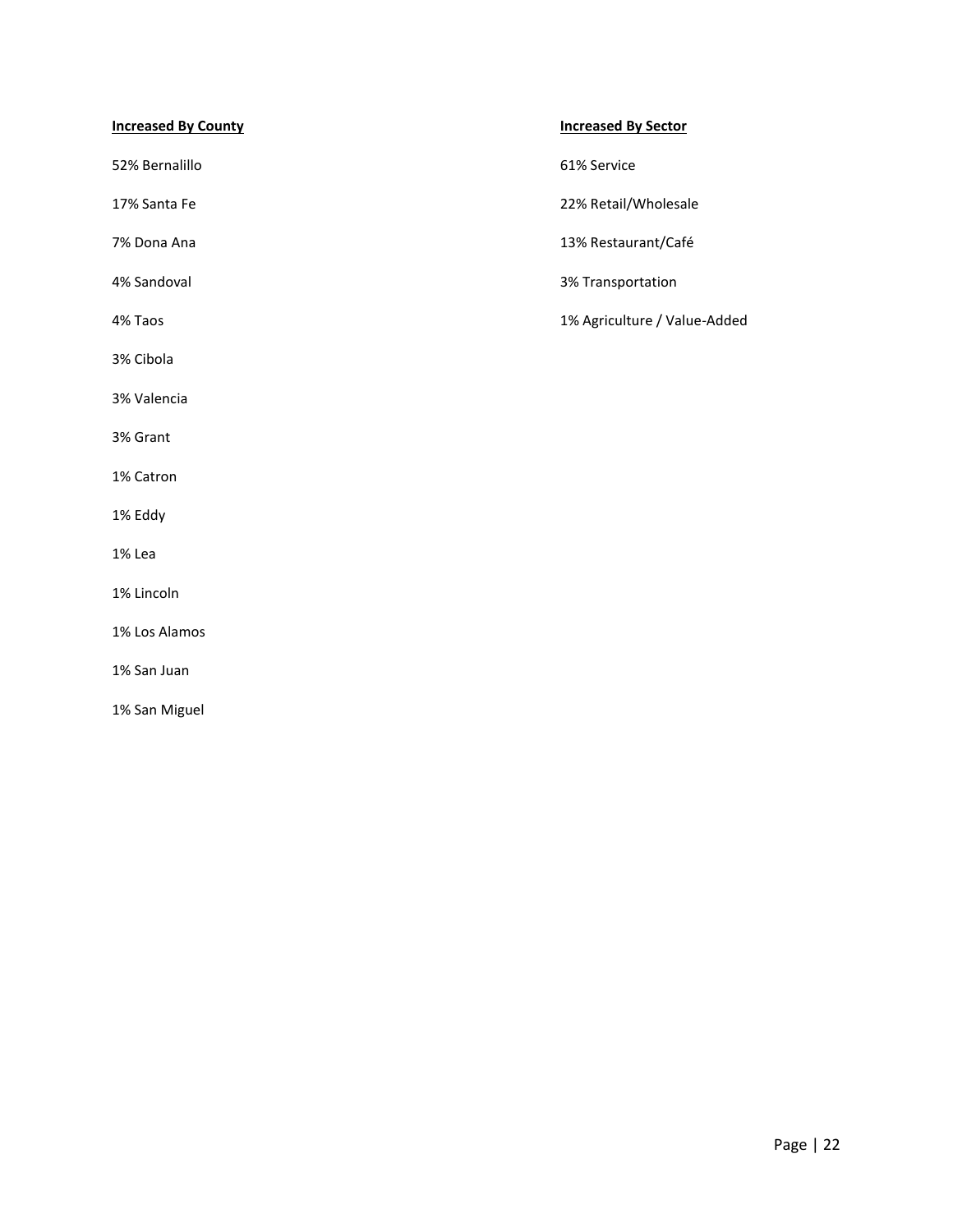# **8. The financial stability of my employees has changed because of their job with my company. (n=97)**



### **Decreased By County Decreased By Sector**

40% Bernalillo 60% Service

10% Taos

10% Santa Fe

10% Rio Arriba

10% Cibola

100% Bernalillo 100% Restaurant / Café

### **Stayed the Same By County Stayed the Same By Sector**

20% Torrance 20% Torrance 20% Torrance 20% Retail / Wholesale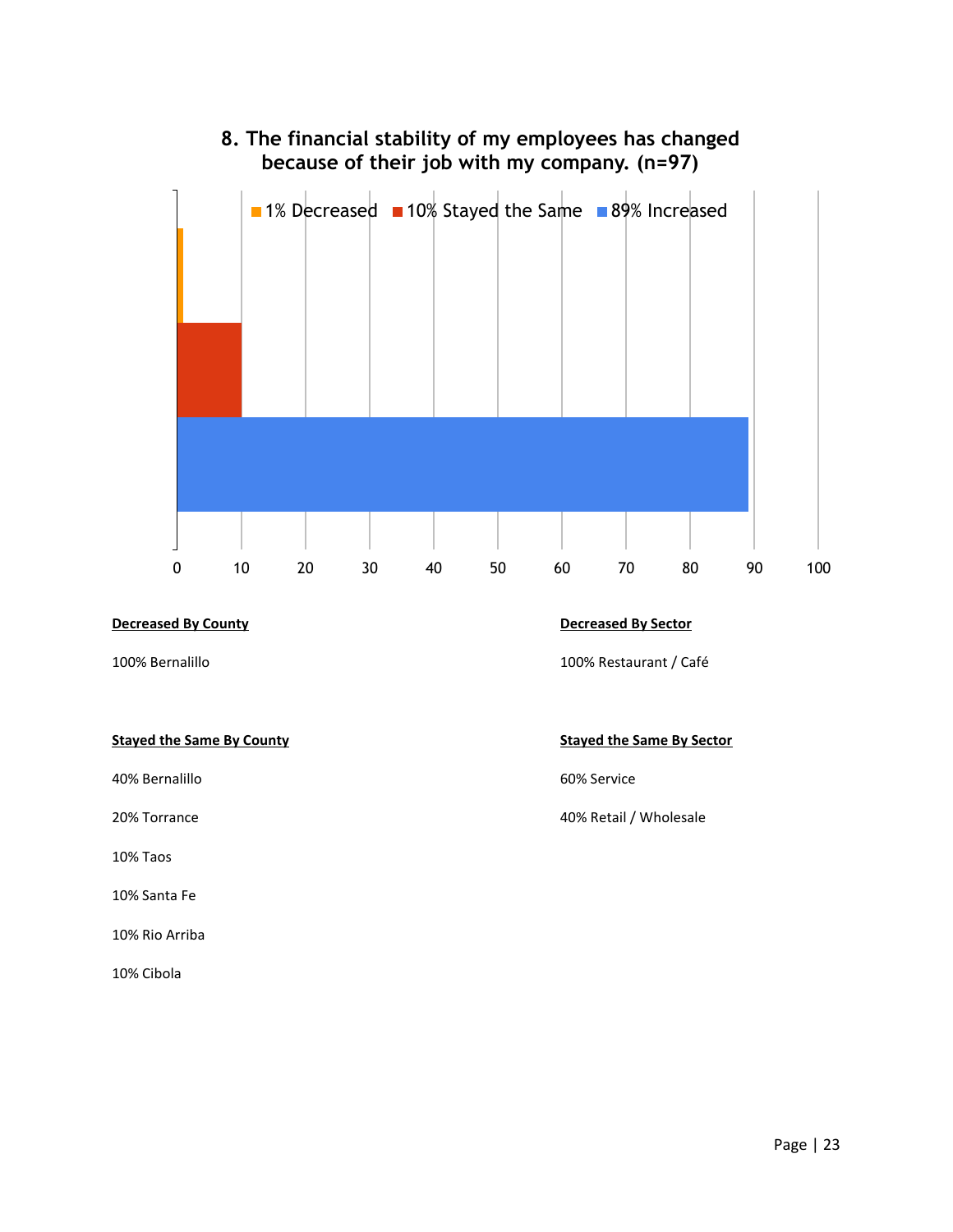| <b>Increased By County</b> | <b>Increased By Sector</b>   |
|----------------------------|------------------------------|
| 53% Bernalillo             | 62% Service                  |
| 18% Santa Fe               | 21% Retail/Wholesale         |
| 7% Dona Ana                | 14% Restaurant/Café          |
| 5% Taos                    | 2% Transportation            |
| 4% Sandoval                | 1% Agriculture / Value-Added |
| 2% Lincoln                 |                              |
| 2% Valencia                |                              |
| 2% Grant                   |                              |
| 1% Catron                  |                              |
| 1% Eddy                    |                              |
| 1% Lea                     |                              |
| 1% Los Alamos              |                              |
| 1% San Juan                |                              |
| 1% San Miguel              |                              |
| 1% Cibola                  |                              |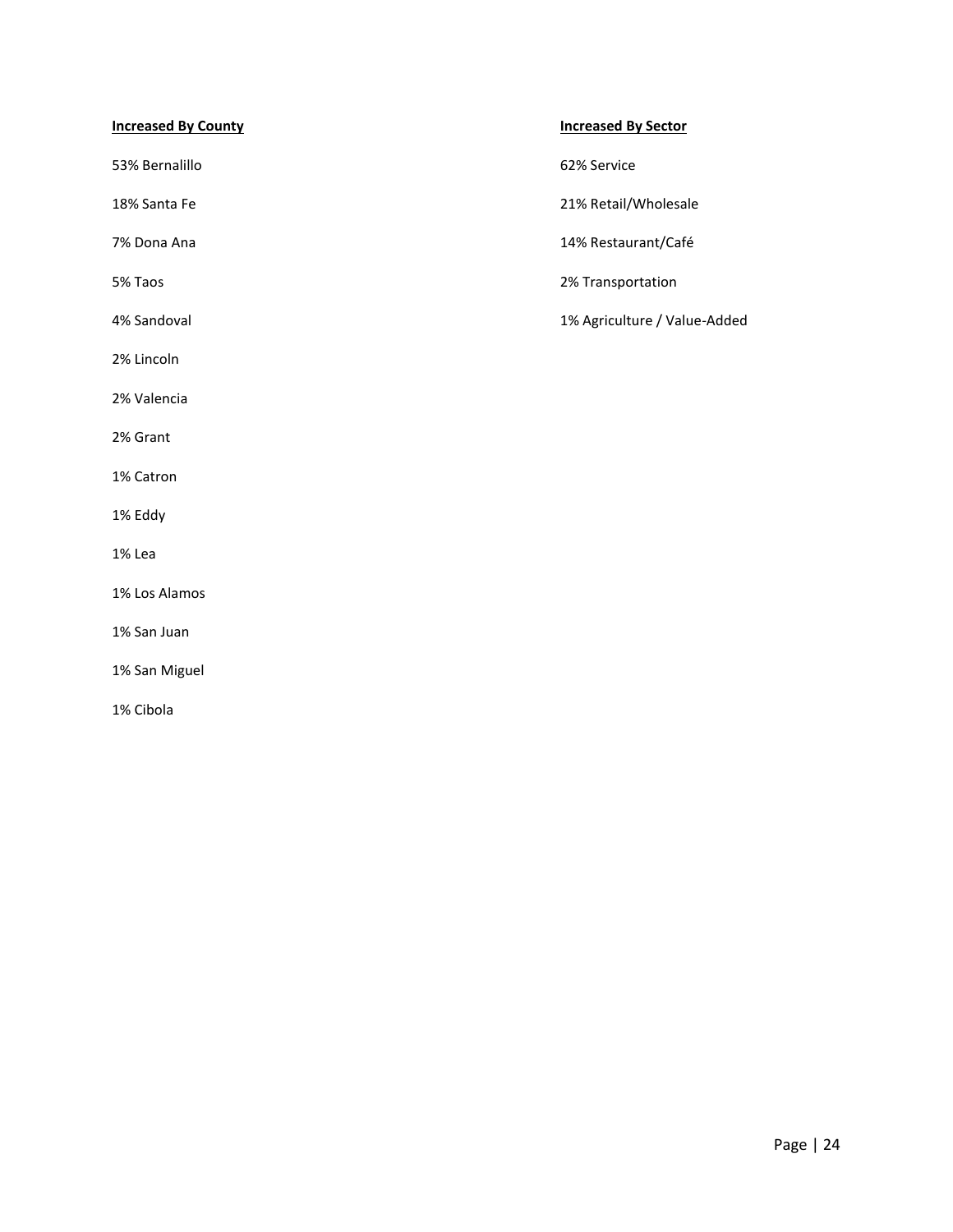

### **Decreased By County Decreased By Sector**

48% Bernalillo 48% Service

4% San Juan

4% Cibola

27% Santa Fe 22% Restaurant / Café

9% Taos 22% Retail / Wholesale

4% Torrance 4% Agriculture / Value-Added

4% Sandoval 4% Transportation

**Stayed the Same By County Stayed the Same By Sector** 69% Bernalillo 73% Service 10% Santa Fe 16% Retail / Wholesale 7% Taos 7% Restaurant / Café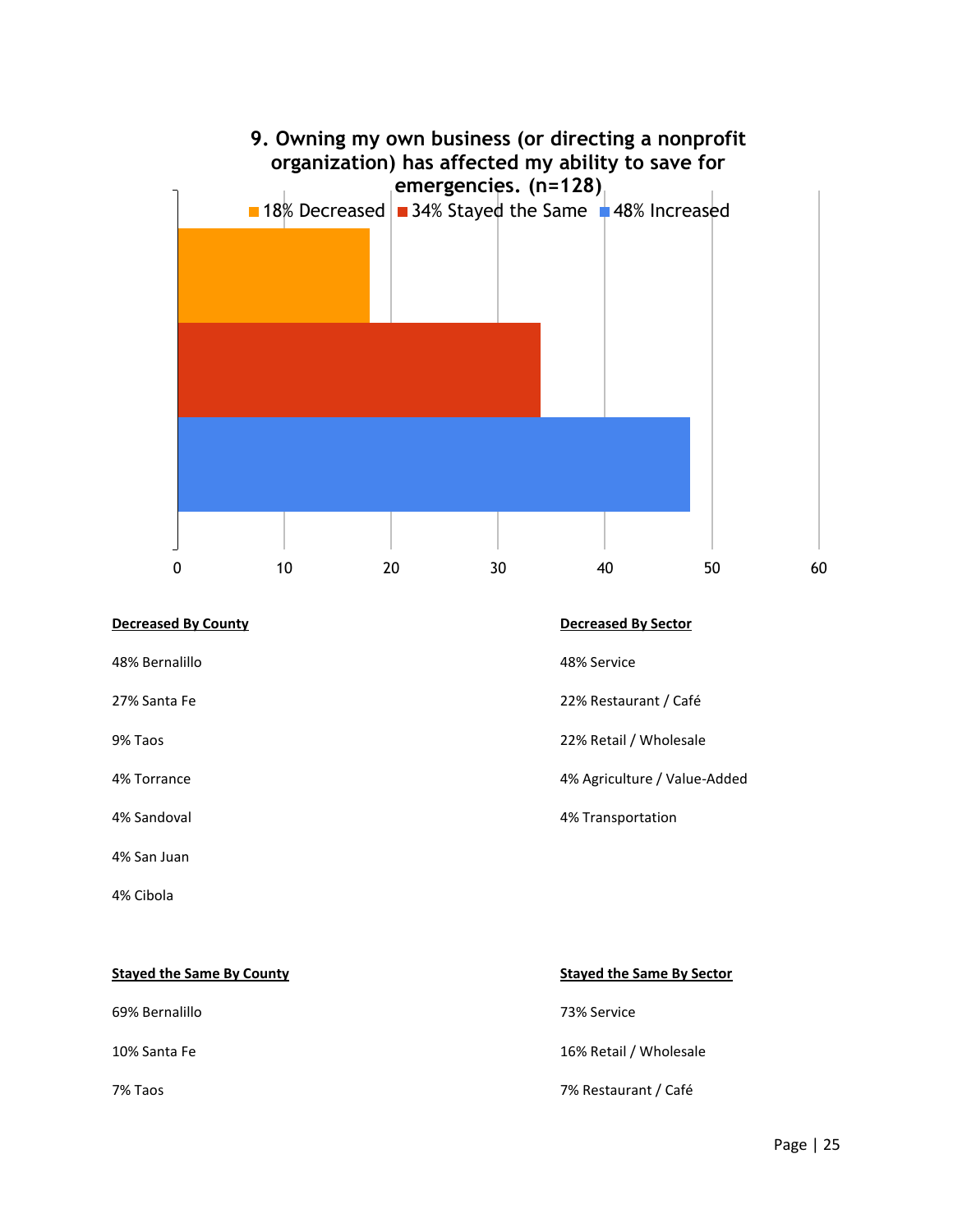2% Torrance

- 2% Cibola
- 2% Rio Arriba
- 2% Dona Ana
- 2% Lincoln
- 2% Out of State

| <b>Increased By County</b> | <b>Increased By Sector</b> |
|----------------------------|----------------------------|
| 42% Bernalillo             | 61% Service                |
| 14% Santa Fe               | 23% Retail/Wholesale       |
| 11% Dona Ana               | 11% Restaurant/Café        |
| 6% Sandoval                | 5% Transportation          |
| 3% Grant                   |                            |
| 3% Valencia                |                            |
| 2% Catron                  |                            |
| 2% Lea                     |                            |
| 2% Lincoln                 |                            |
| 2% Eddy                    |                            |
| 2% Los Alamos              |                            |
| 2% McKinley                |                            |
| 2% Rio Arriba              |                            |
| 2% San Juan                |                            |
| 2% San Miguel              |                            |
| 2% Torrance                |                            |
| 2% Out of State            |                            |

### 2% Sandoval 4% Transportation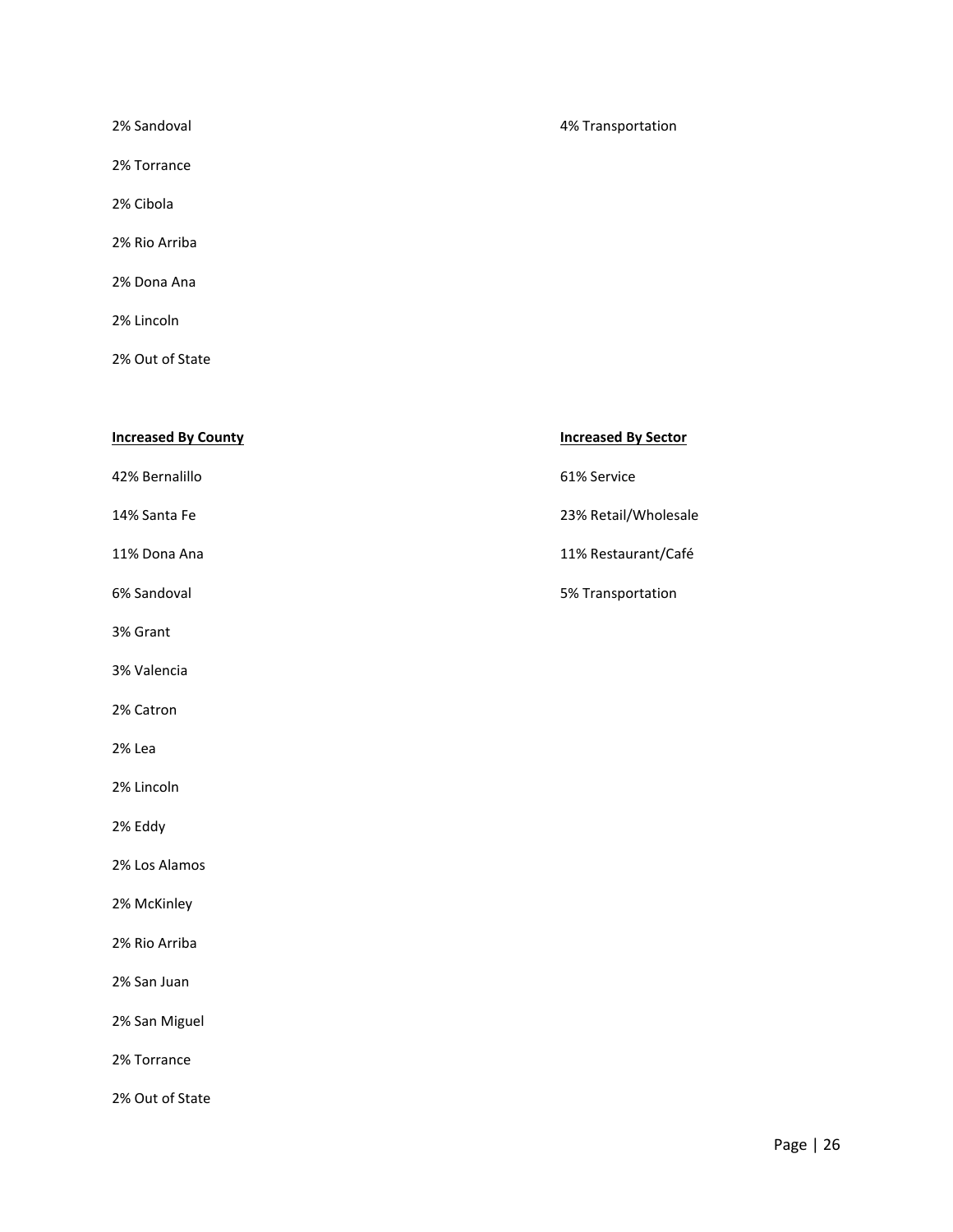

### **Decreased By County Decreased By Sector**

57% Bernalillo 44% Service

4% San Juan

- 
- 22% Santa Fe 20% Santa Fe 26% Retail / Wholesale
- 9% Taos 22% Restaurant / Café
- 4% Torrance 4% Agriculture / Value-Added
- 4% Sandoval 4% Transportation

| <b>Staved the Same By County</b> | <b>Stayed the Same By Sector</b> |
|----------------------------------|----------------------------------|
| 48% Bernalillo                   | 71% Service                      |
| 13% Santa Fe                     | 17% Retail / Wholesale           |
| 5% Dona Ana                      | 8% Restaurant / Café             |
| 4% Sandoval                      | 4% Transportation                |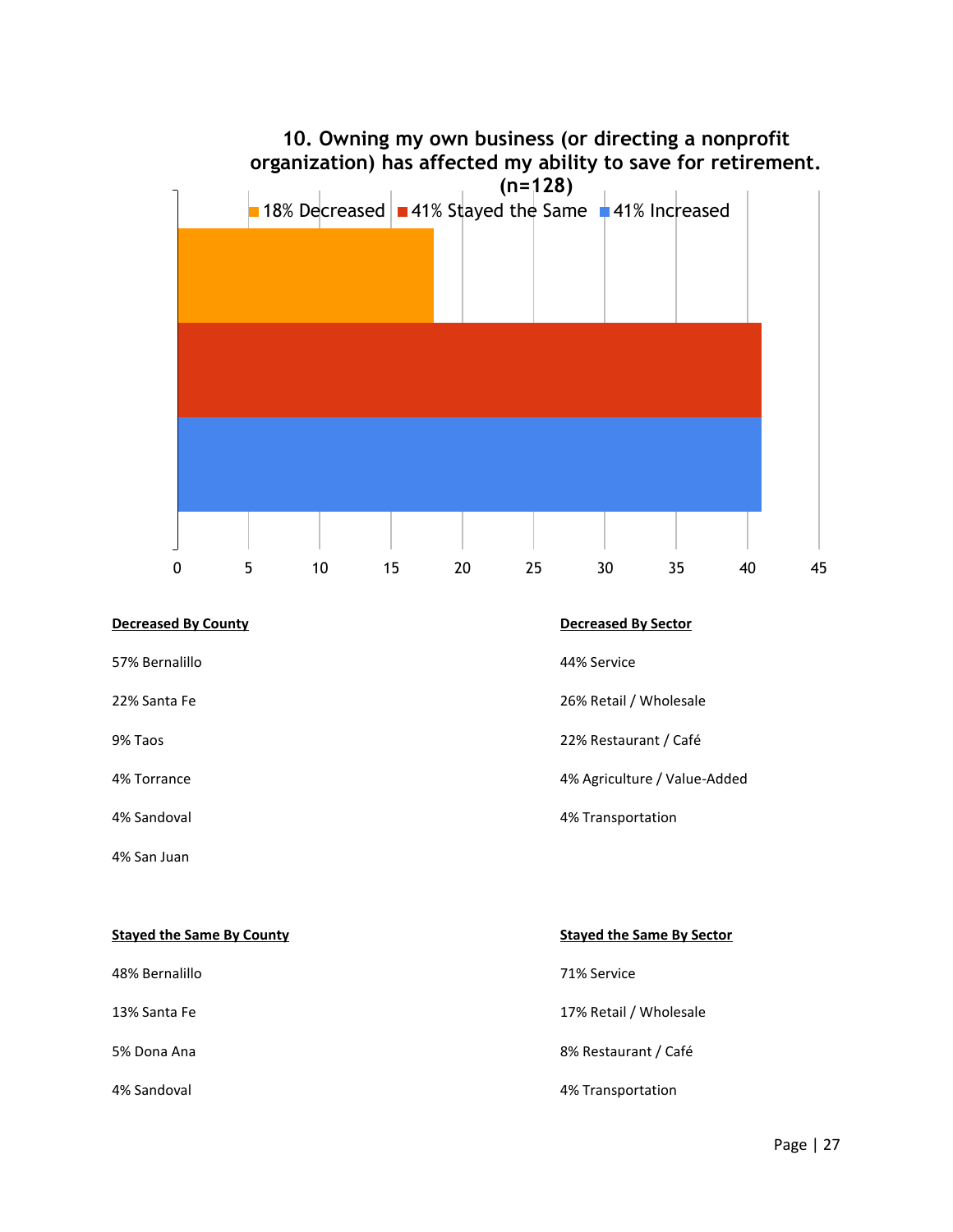4% Taos

4% Torrance

4% Lincoln

4% Cibola

4% Out of State

2% Catron

2% Lea

2% McKinley

2% Rio Arriba

2% Valencia

| <b>Increased By County</b> | <b>Increased By Sector</b> |
|----------------------------|----------------------------|
| 55% Bernalillo             | 62% Service                |
| 13% Santa Fe               | 21% Retail/Wholesale       |
| 9% Dona Ana                | 11% Restaurant/Café        |
| 6% Sandoval                | 6% Transportation          |
| 3% Grant                   |                            |
| 2% San Juan                |                            |
| 2% Rio Arriba              |                            |
| 2% Lea                     |                            |
| 2% San Miguel              |                            |
| 2% Eddy                    |                            |
| 2% Los Alamos              |                            |
| 2% Taos                    |                            |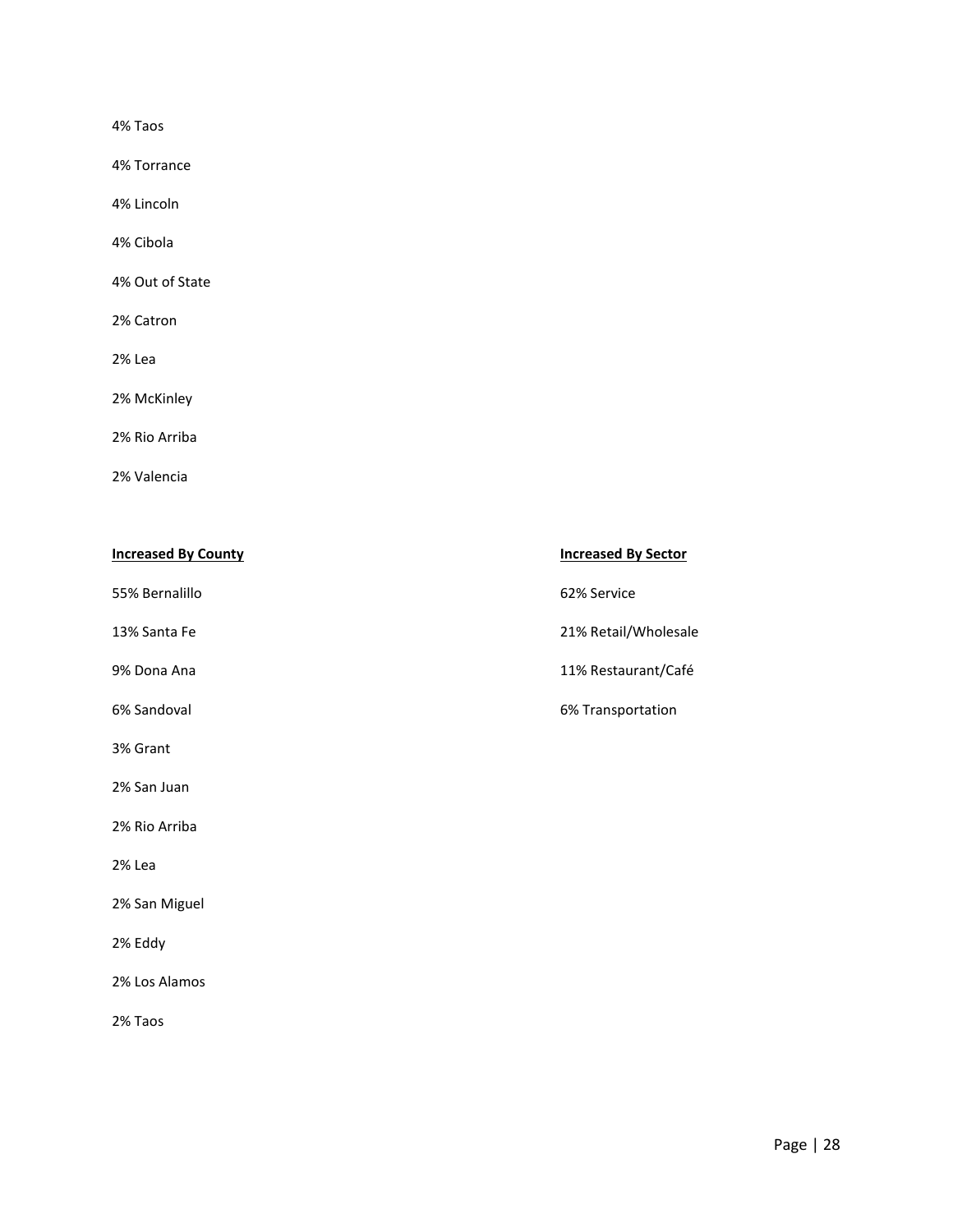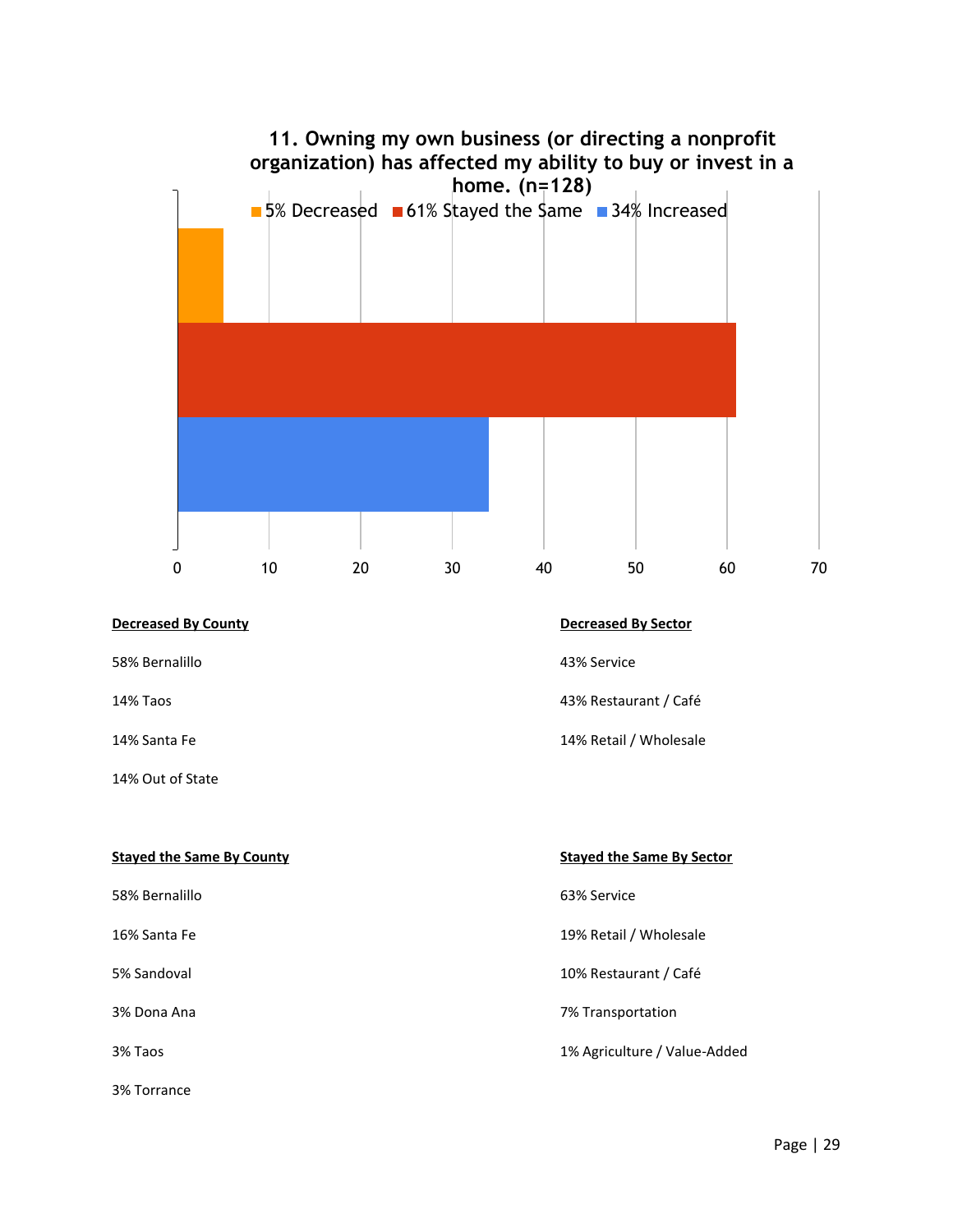3% San Juan

1% Catron

1% Cibola

1% Eddy

1% Grant

1% Lea

1% Lincoln

1% McKinley

1% Rio Arriba

1% Valencia

| <b>Increased By County</b> | <b>Increased By Sector</b> |
|----------------------------|----------------------------|
| 42% Bernalillo             | 65% Service                |
| 15% Santa Fe               | 23% Retail/Wholesale       |
| 15% Dona Ana               | 9% Restaurant/Café         |
| 5% Sandoval                | 3% Transportation          |
| 5% Taos                    |                            |
| 2% San Miguel              |                            |
| 2% Rio Arriba              |                            |
| 2% Cibola                  |                            |
| 2% Grant                   |                            |
| 2% Lincoln                 |                            |
| 2% Los Alamos              |                            |
| 2% Torrance                |                            |
| 2% Valencia                |                            |
| 2% Out of State            |                            |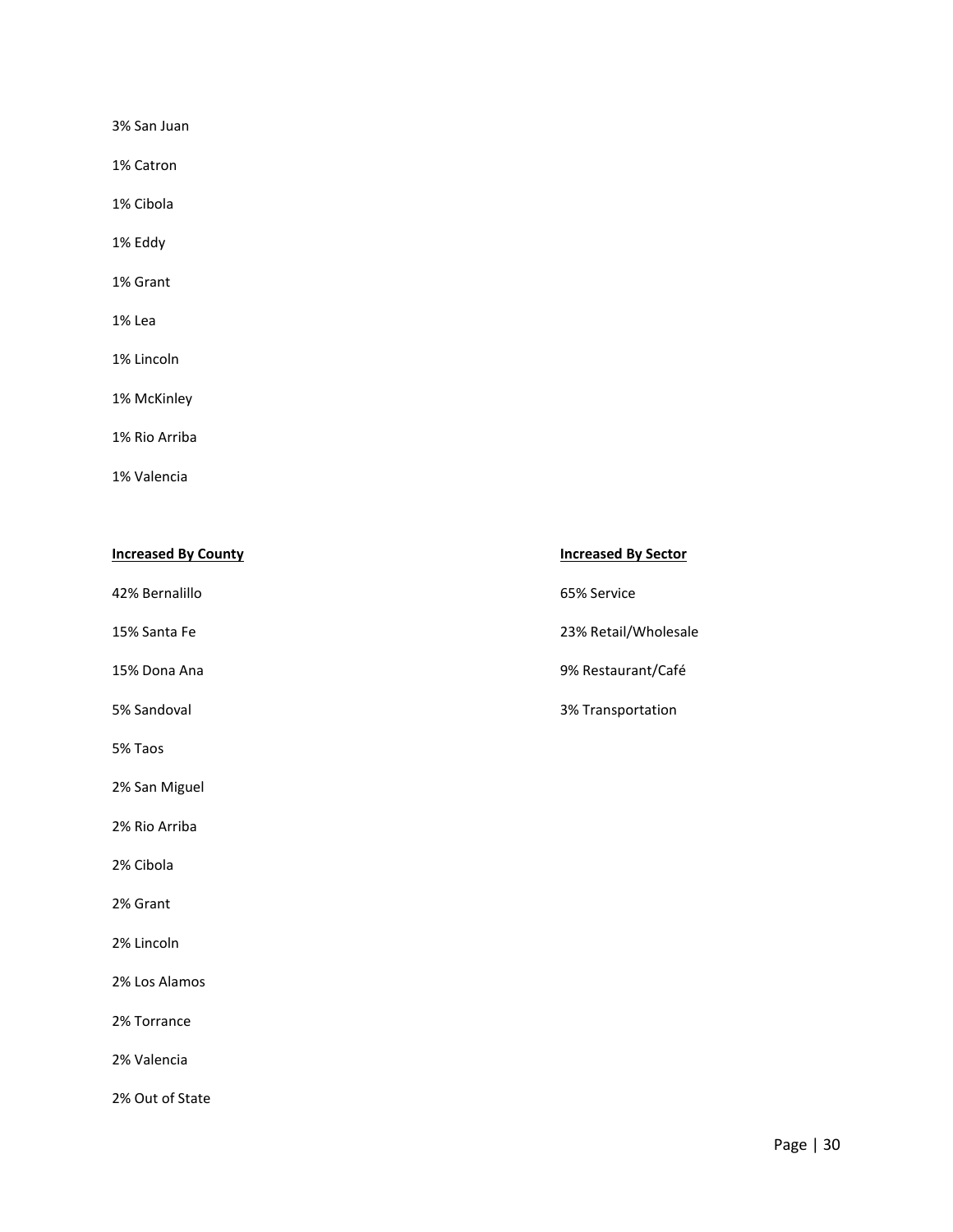

Page | 31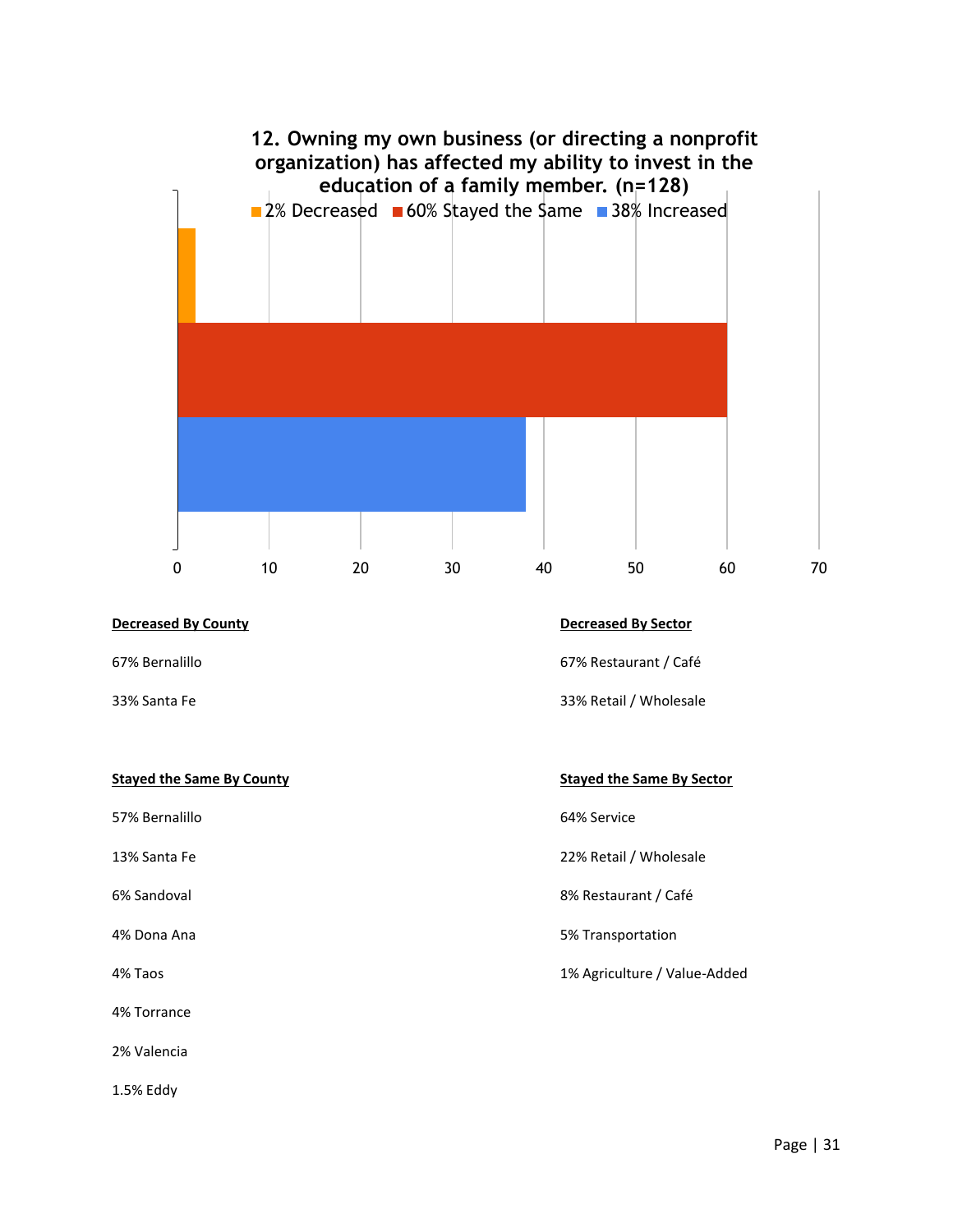1.5% Cibola

1.5% Lincoln

1.5% Rio Arriba

1.5% Lea

1.5% San Juan

1.5% Out of State

| <b>Increased By County</b> | <b>Increased By Sector</b> |
|----------------------------|----------------------------|
| 44% Bernalillo             | 64% Service                |
| 17% Santa Fe               | 16% Retail/Wholesale       |
| 11% Dona Ana               | 14% Restaurant/Café        |
| 4% Grant                   | 6% Transportation          |
| 4% Taos                    |                            |
| 2% Catron                  |                            |
| 2% San Miguel              |                            |
| 2% Rio Arriba              |                            |
| 2% Cibola                  |                            |
| 2% Sandoval                |                            |
| 2% Lincoln                 |                            |
| 2% Los Alamos              |                            |
| 2% San Juan                |                            |
| 2% McKinley                |                            |

2% Out of State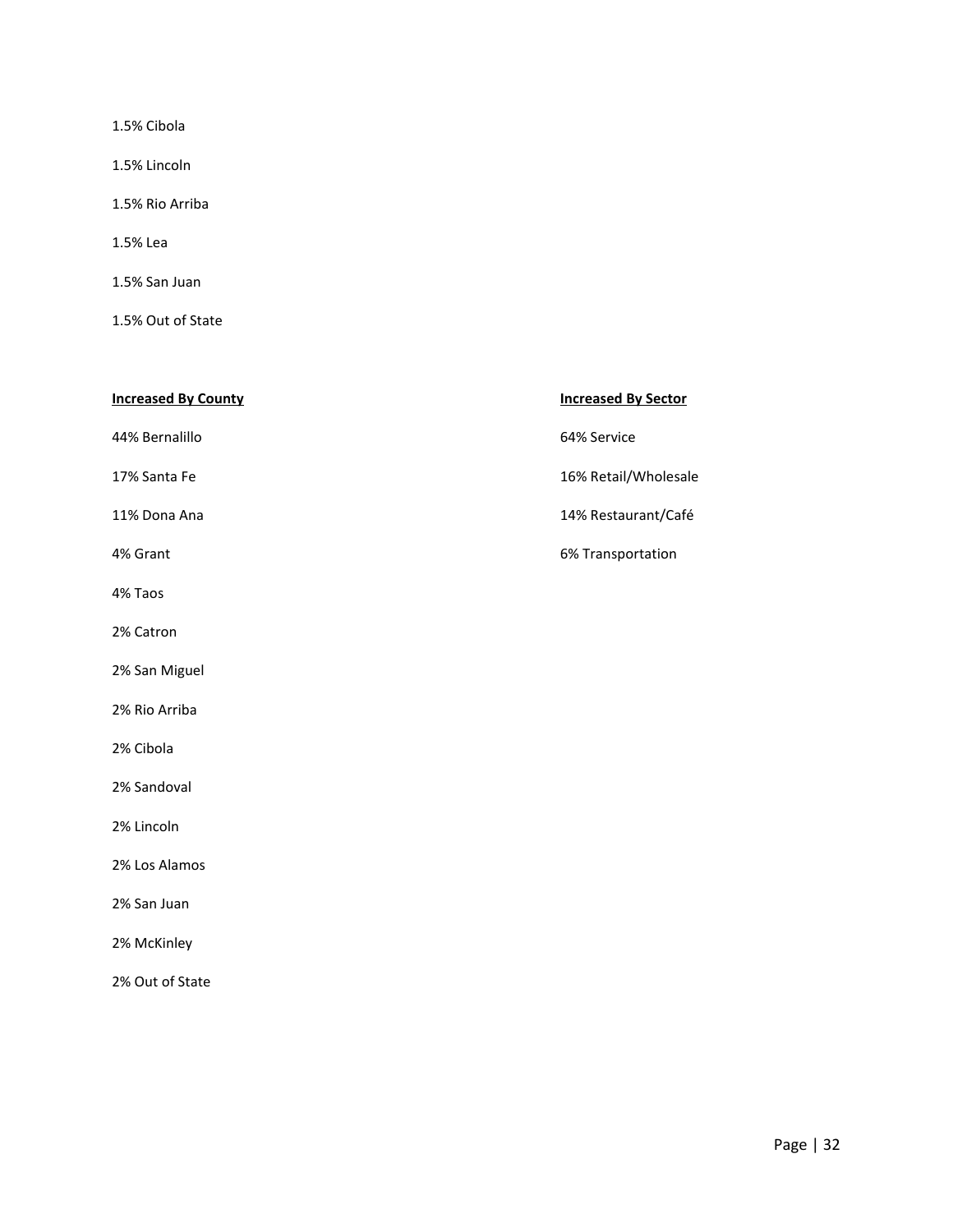

### **Decreased By County Decreased By Sector**

40% Bernalillo 40% Service

57% Bernalillo 56% Service

6% Eddy

6% Santa Fe

6% Lea

40% Santa Fe 40% Santa Fe 40% Santa Fe 40% Retail / Wholesale

20% Torrance 20% Restaurant / Café

**Stayed the Same By County Stayed the Same By Sector** 

13% Dona Ana 25% Retail / Wholesale

6% Torrance 13% Transportation

6% Sandoval 6% Restaurant / Café